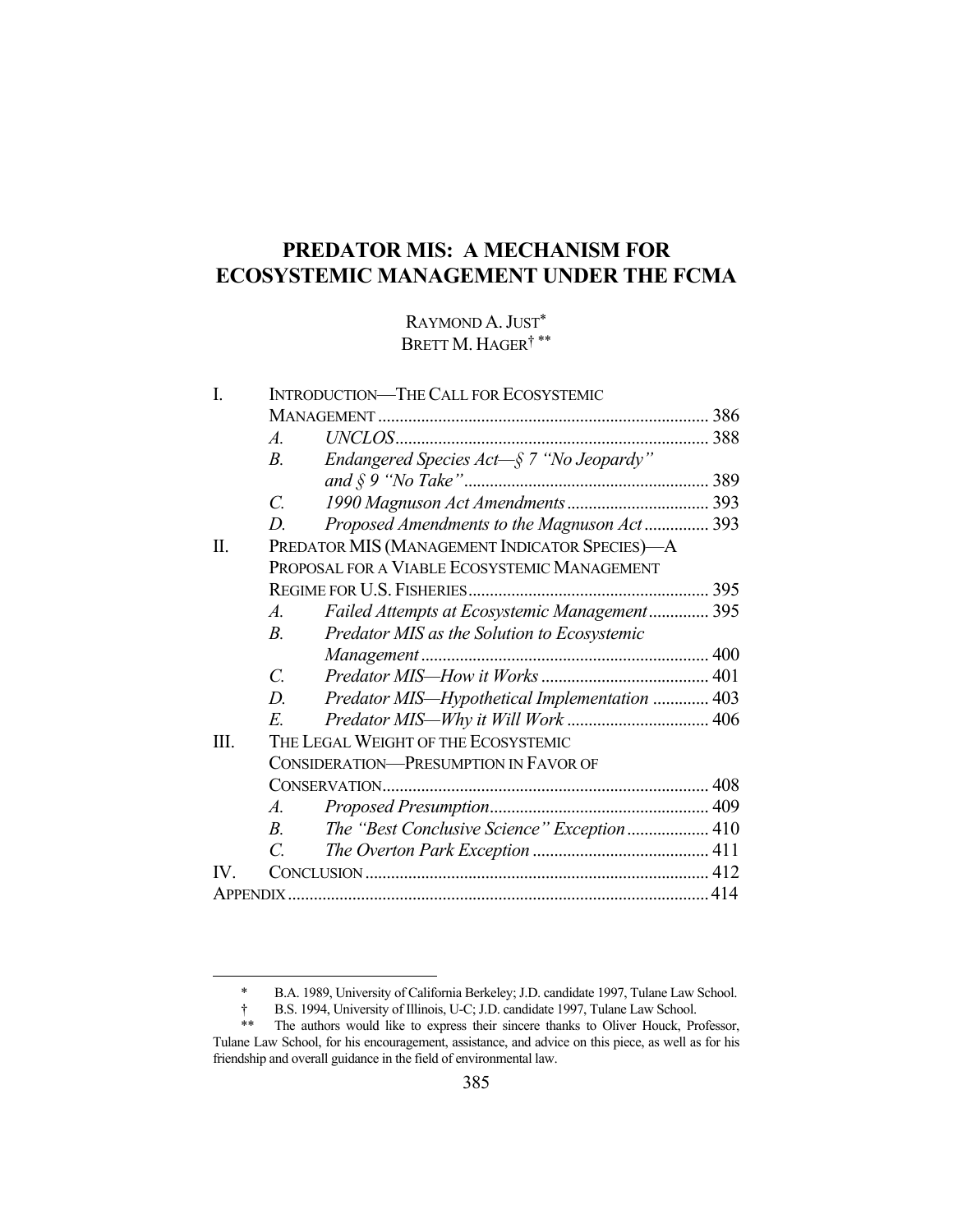### I. INTRODUCTION—THE CALL FOR ECOSYSTEMIC MANAGEMENT

In response to severe and unregulated overfishing at the hands of a concentrated domestic and international fishing effort in North American waters, Congress passed the Magnuson Fishery Conservation and Management Act (Magnuson Act or FCMA) in 1976.<sup>1</sup> A primary goal of the FCMA was conservation of fishery resources, which included the related goal of rebuilding depleted stocks.2 The other major goal of the FCMA was maximizing the U.S. fishing industry by minimizing or eliminating foreign take. The latter goal was achieved quickly, but has proven incompatible with the former goal under current conservation and management approaches. While foreign take has bottomed out, the concurrent increase in domestic take has sent many fish stocks plummeting to perilously low levels. For example, the New England groundfishery was closed recently when overfishing caused the commercial extinction of stocks there.3 Likewise, the Pacific Fishery Management Council closed that region's salmon fishery for the same reason.4 It seems that the regional councils established by the FCMA have forgotten their conservation mandate, and the repercussions threaten not only marine ecosystems but the fishermen who depend on them.

 Historically, regional councils have used single-species stock assessment in setting maximum sustainable yield (MSY) and allowable biological catch (ABC); looking only at the population dynamics (i.e., natural mortality) of the managed stock without considering any other significant factors. Single-species assessment fails to achieve conservation of the targeted stocks because of the adage that "what you don't see can kill you." In considering just one of the many factors that impact a managed stock's population, councils have been setting MSY/ABC too high for the managed stock to maintain or rebuild, and/or causing significant harm to the other species in the ecosystem.

 There have, however, been stirrings in the direction of conservation through ecosystemic management. As early as 1979, the North Pacific Fishery Management Council, responding to the harm the

 <sup>1.</sup> Magnuson Fishery Conservation and Management Act. Pub. L. No. 99-659, 100 Stat. 3712 (codified as amended in 16 U.S.C. §§ 1801-1882).

 <sup>2. 16</sup> U.S.C. § 1801 (a) (1988 & Supp 1995).

 <sup>3.</sup> *The Tragedy of the Fisheries: Nationwide Fish Declines Threaten Species and Economy*, LAND LETTER: THE NEWSLETTER FOR NATURAL RESOURCE PROFESSIONALS, April 20, 1994, at 3-5.

 <sup>4.</sup> *Id.* at 5-8.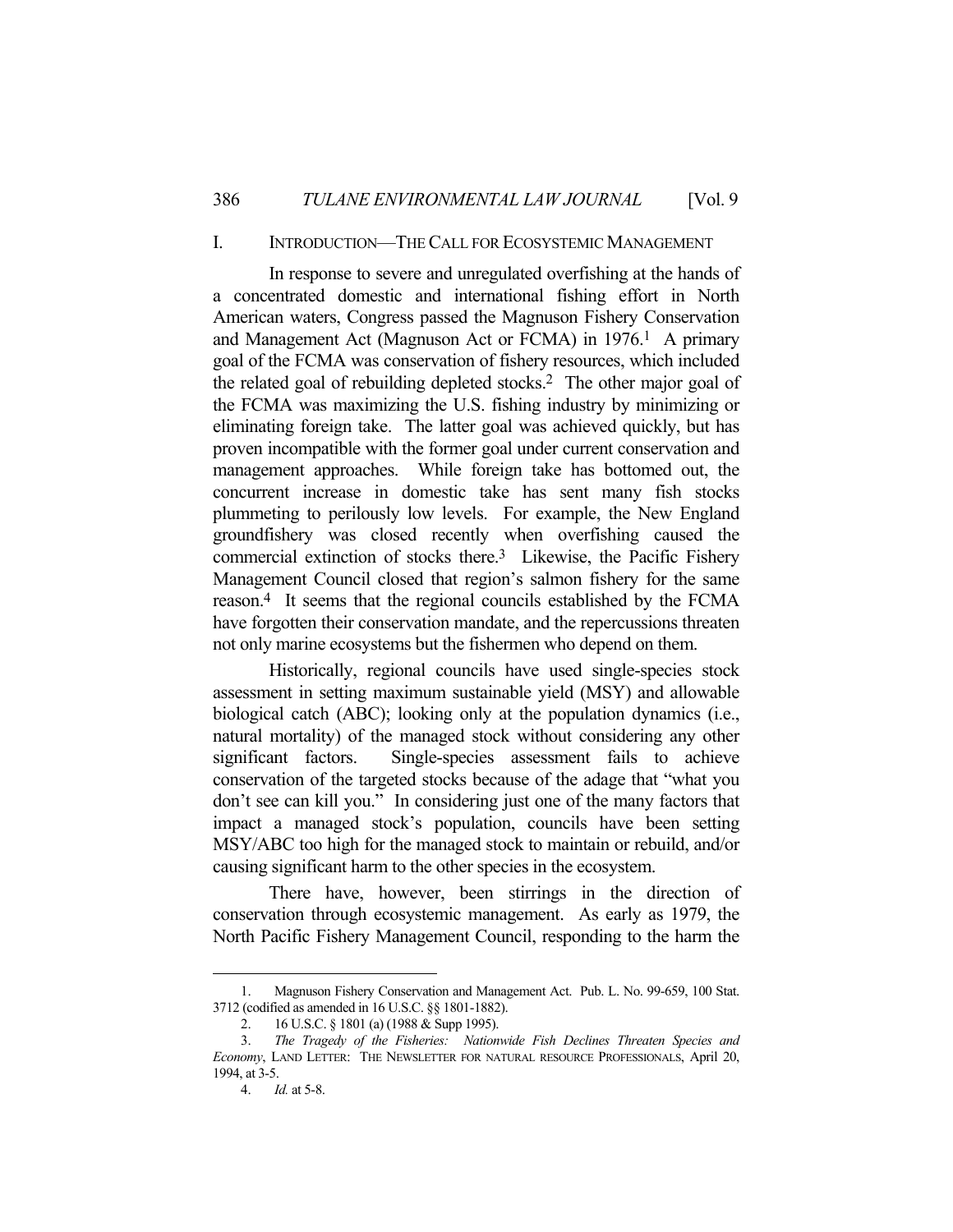overfishing of pollock was having on Steller sea lions, recognized the need for a more comprehensive approach to conservation and management. It explored the use of an ecosystemic model, DYNUMES (Dynamical Numerical Marine Ecosystem Model), for setting MSY/ABC.5

> In the marine ecosystem there are intensive interactions between different species, their prey items, and environmental factors. Changes in abundance and distribution of one species (e.g. caused by fishery) affect the abundance and distribution of other species [e.g. the Steller sea lion] as well. Therefore, wise fisheries management requires the quantitative knowledge of all of these interactions; single species population dynamics' approaches are no longer fully adequate for modern fisheries management.6

In addition to the North Pacific Fishery Management Council, at least two other regional councils are exploring the use of an ecosystemic model. The Gulf of Mexico and South Atlantic shrimp fisheries are developing an ecosystemic model that examines the effects of shrimp bycatch on reef finfish.<sup>7</sup> The model "will enable managers to evaluate the relative cost-effectiveness of potential shrimp bycatch reduction management options."8 The model looks at "biotic and abiotic factors such as: riverine input of nitrogen, solar radiation, plankton and benthic components, fishing effort, stocks of shrimp, bottomfish, migratory and pelagic finfish, large predators, scavengers, and utilization of bycatch by fishermen."9

 Though the North Pacific, Gulf of Mexico, and South Atlantic regional councils are using or developing ecosystemic approaches to fishery conservation and management, they do so out of choice. The FCMA does not mandate ecosystemic management. Consideration of ecosystemic effects is discretionary.10 However, a survey of domestic

 <sup>5.</sup> NORTH PACIFIC FISHERY MANAGEMENT COUNCIL, FISHERY MANAGEMENT PLAN FOR THE BERING SEA/ALEUTIAN ISLANDS GROUNDFISH 9-10, 9-11 (1995) [hereinafter FMP].

 <sup>6.</sup> *Id.* at 9-10.

 <sup>7.</sup> NATIONAL MARINE FISHERIES SERVICE, SOUTHEAST REGIONAL OFFICE, COOPERATIVE RESEARCH PROGRAM ADDRESSING FINFISH BYCATCH IN THE GULF OF MEXICO AND SOUTH ATLANTIC SHRIMP FISHERIES: A REPORT TO CONGRESS 39-40 (April 1995).

 <sup>8.</sup> *Id.* at 39.

 <sup>9.</sup> *Id.* 

<sup>10. 50</sup> C.F.R. § 602.11(e)(3)(iii) (1988).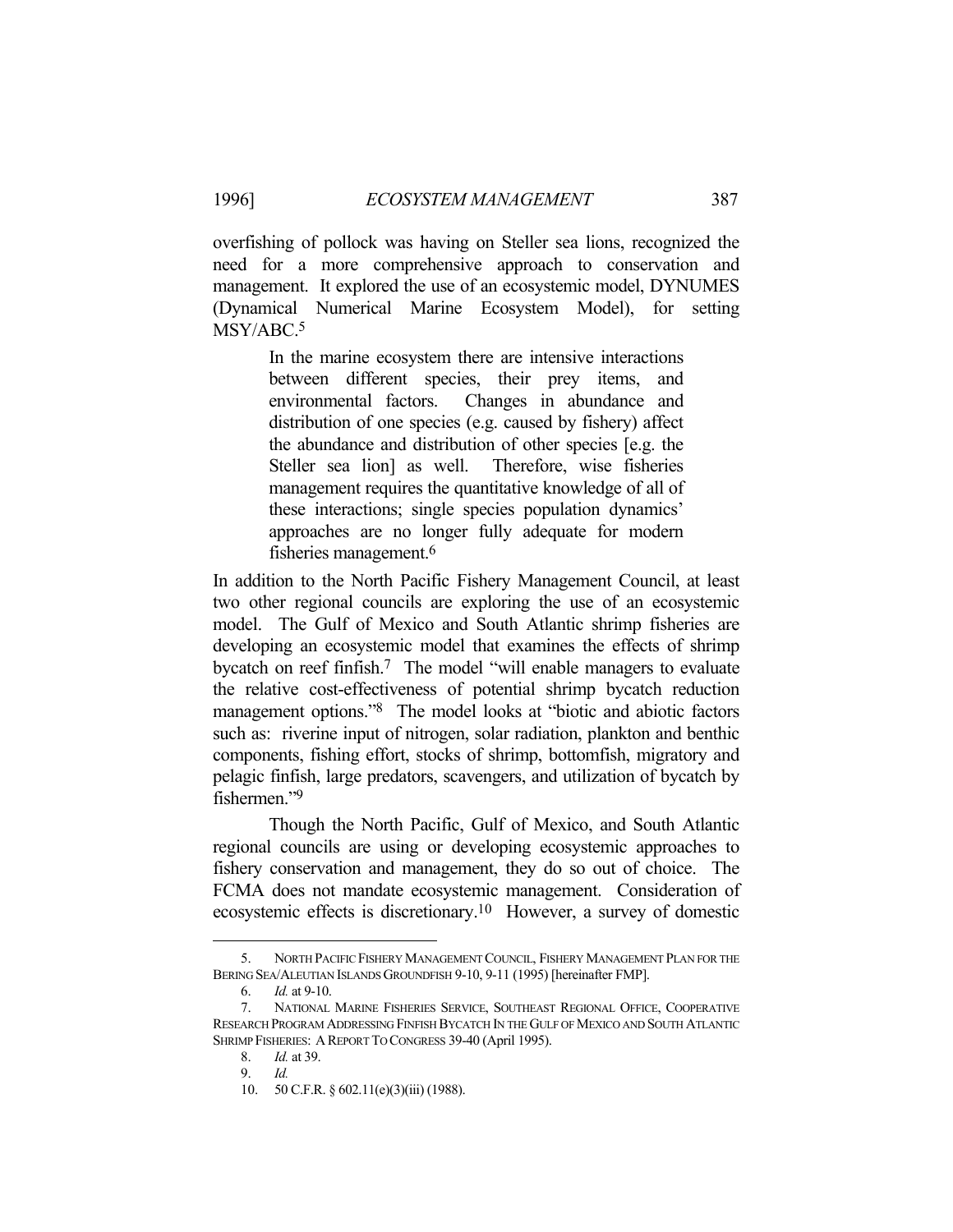and international law indicates that the United States is poised to require ecosystemic consideration in conservation and management of fisheries. Relevant provisions are found in the United Nations Conference on the Law of the Sea (UNCLOS), $11$  the Endangered Species Act (ESA), $12$  the 1990 amendments to the FCMA, and pending amendments to the FCMA.

### *A. UNCLOS*

1

 The consummate statement of domestic and international law on marine ecosystem conservation is found in UNCLOS. This comprehensive treaty is a codification of progressively developed international law.13 Article 61 provides, in pertinent part:

> 2. The coastal State, taking into account the best scientific evidence available to it, shall ensure through proper conservation and management measures that the maintenance of the living resources in the exclusive economic zone is not endangered by overexploitation.

> 3. Such measures shall also be designed to maintain or restore populations of harvested species at levels which can produce the maximum sustainable yield, as qualified by relevant environmental and economic factors . . . .

> 4. In taking such measures the coastal State shall take into consideration the effects on species associated with or dependent upon harvested species with a view to maintaining or restoring populations of such associated or dependent species above levels at which their reproduction may become seriously threatened.14

This is about as explicit an ecosystemic mandate as is possible. According to Article 61, nations cannot over-exploit their fishery resources; nor can they exploit them in such a manner that the exploitation interferes with the viability and health of dependent or

 <sup>11.</sup> United Nations Conference On the Law of the Sea, Dec. 10, 1982, Art. 61, 21 I.L.M. 1245, 1281.

 <sup>12.</sup> Endangered Species Act Amendments of 1982, 16 U.S.C. § 1531 et. seq. (1988).

 <sup>13.</sup> Martin H. Belsky, *The Ecosystem Model Mandate for a Comprehensive United States Ocean Policy and Law of the Sea*, 26 SAN DIEGO L.REV. 417, 466-67 (1989).

 <sup>14.</sup> United Nations Conference On the Law of the Sea, Dec. 10, 1982, Art. 61, 21 I.L.M. 1245, 1281.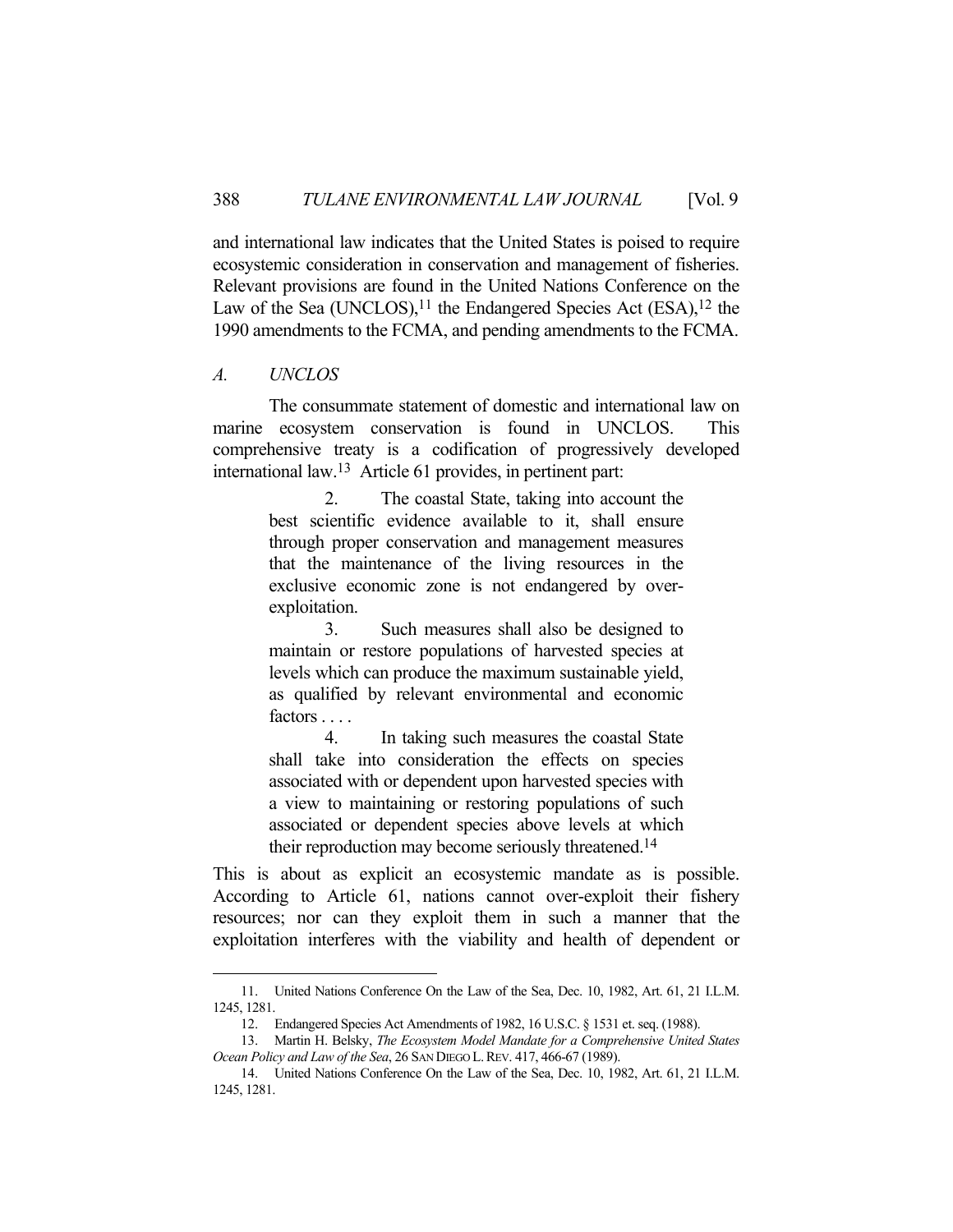related nontarget species.15 Though the U.S. is not a signatory to UNCLOS, it participated in the convention's development. Furthermore, U.S. policy and law on natural resource protection, as illustrated by the FCMA amendments, ESA, National Environmental Policy Act (NEPA),16 etc., demonstrate the movement to an UNCLOS-like, conservation-minded approach to natural resources conservation and management.

## *B. Endangered Species Act—§ 7 "No Jeopardy" and § 9 "No Take"*

Under § 7 of the ESA, federal agencies cannot "jeopardize the continued existence" of a listed species.17 Section 7 requires that all federal agencies, including the National Marine Fisheries Service (NMFS), "insure that any action authorized, funded, or carried out by such agency . . . is not likely to jeopardize the continued existence of any [listed] species or result in the destruction or adverse modification of habitat of such species which is determined . . . to be critical . . . . .<sup>18</sup> The regulations under § 7 define "jeopardize the continued existence" as "engag[ing] in an action that reasonably would be expected, directly or indirectly, to reduce appreciably the likelihood of both the survival and recovery of a listed species in the wild by reducing the reproduction, numbers, or distribution of that species."<sup>19</sup>

For example, the North Pacific Council would be barred from setting a Total Allowable Catch (TAC) of pollock, a vital food source of the listed Steller sea lion that was sufficiently high to prevent the sea lion population from recovering to a point where they would be removed from endangered or threatened status. This scenario was indirectly at issue in *Greenpeace Action v. Franklin*. 20 In that case, the North Pacific Council recognized that existing fishing practices were jeopardizing the continued existence of Steller sea lions.21 The council consulted with the Fish and Wildlife Service as required by  $\S 7$  of the ESA.<sup>22</sup> To continue the

 <sup>15.</sup> *Id.*

 <sup>16.</sup> National Environmental Policy Act of 1969, 42 U.S.C. § 4321 et. seq. (1988).

 <sup>17.</sup> Endangered Species Act Amendments of 1982 § 7, 16 U.S.C. § 1536(a)(2) (1988).

 <sup>18.</sup> *Id.* 

 <sup>19. 50</sup> C.F.R. § 402.02(d) (1991).

 <sup>20.</sup> Greenpeace Action v. Franklin, 14 F.3d 1324 (9th Cir. 1993). Greenpeace's main challenge was to the failure of the council to conduct an EIS for the fishery under NEPA, but they lost on that count. *Id*. at 1332.

 <sup>21</sup> *Id.* at 1327-28.

 <sup>22</sup> *Id.* at 1327 n.2.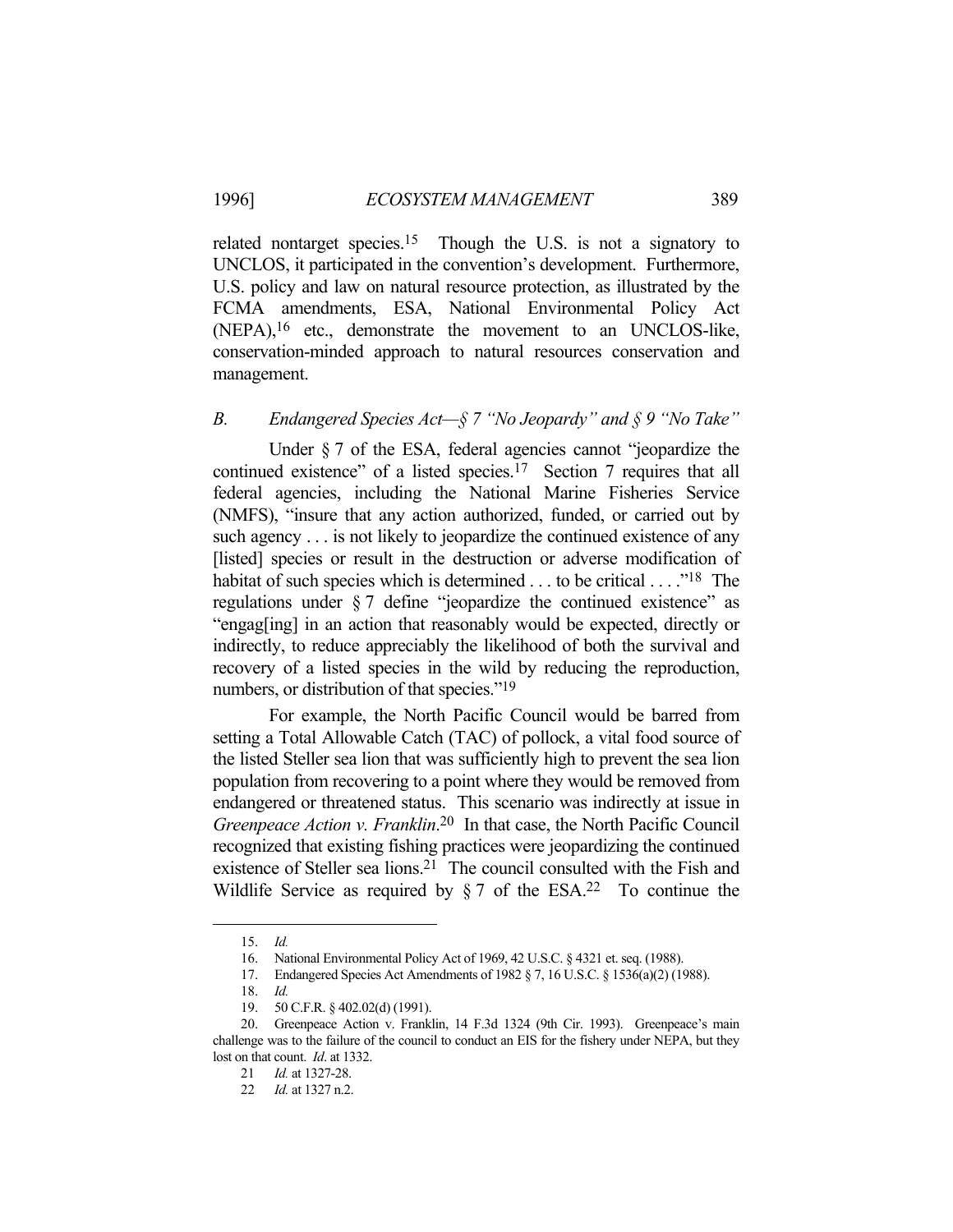pollock fishery, the council had to receive a "no jeopardy" opinion, which requires mitigation of any threat to the sea lions.23 The council adopted two emergency measures to mitigate the jeopardy. First, it allocated the TAC in terms of location and season so that pollock would not be depleted from the areas where sea lions needed them most, at times of the year when they were needed most, specifically around rookeries during the breeding season.24 It also banned trawling within ten nautical miles of rookeries.25 The Secretary found the mitigation sufficient to issue a no-jeopardy opinion, and this was upheld on appeal.<sup>26</sup> Though the main focus of the case was on the council's failure to conduct an Environmental Impact Statement (EIS) for the fishery, it is clear that had the council failed to mitigate in the first place, the court would likely have required them to do so and found the issuance of a no-jeopardy opinion arbitrary and capricious.

However,  $\S 7$  is not as useful as one might assume from *Greenpeace Action*. The Secretary of Interior has interpreted the "no jeopardy" requirement to mean only that agency action cannot imperil the *bare survival* of the species; reading out the recovery aspect of the regulation.27 If the species' population can remain stable under the agency action, the Secretary can issue a no-jeopardy opinion that would permit the agency action to continue. In the sea lion example, this would allow the Secretary to approve a TAC high enough to stabilize the sea lion population, but too low to induce recovery. Thus, mitigation measures are not always useful in the long term.

 Another ESA tool for ecosystemic consideration when a listed species is involved is in  $\S$  9. Under that section, no person shall "take any [endangered or threatened] species within the United States or the territorial sea of the United States . . . ."28 "Harm" is included within the definition of "take."29 The Fish and Wildlife Service's implementing regulations define "harm" to include "significant *habitat modification or degradation* [which] actually kills or injures wildlife by significantly

 <sup>23</sup>*. Id.*; Endangered Species Act § 7, 16 U.S.C. 1536 (h)(1)(B) (1988).

 <sup>24.</sup> *Greenpeace Action*, 14 F.3d at 1327-28.

 <sup>25.</sup> *Id.*

 <sup>26.</sup> *Id.* at 1336-37.

 <sup>27.</sup> Paul D. Ort, Comment, *What Does It Take To Take and What Does It Take To Jeopardize? A Comparative Analysis of the Standards Embodied In Sections 7 and 9 of the Endangered Species Act*, 7 TUL.ENVTL.L.J. 197, 213 (1993).

 <sup>28.</sup> Endangered Species Act of 1973 § 9(a)(1)(B), 16 U.S.C. § 1538 (a)(1)(R)(1988).

 <sup>29.</sup> *Id.* at § 3, §1532(19).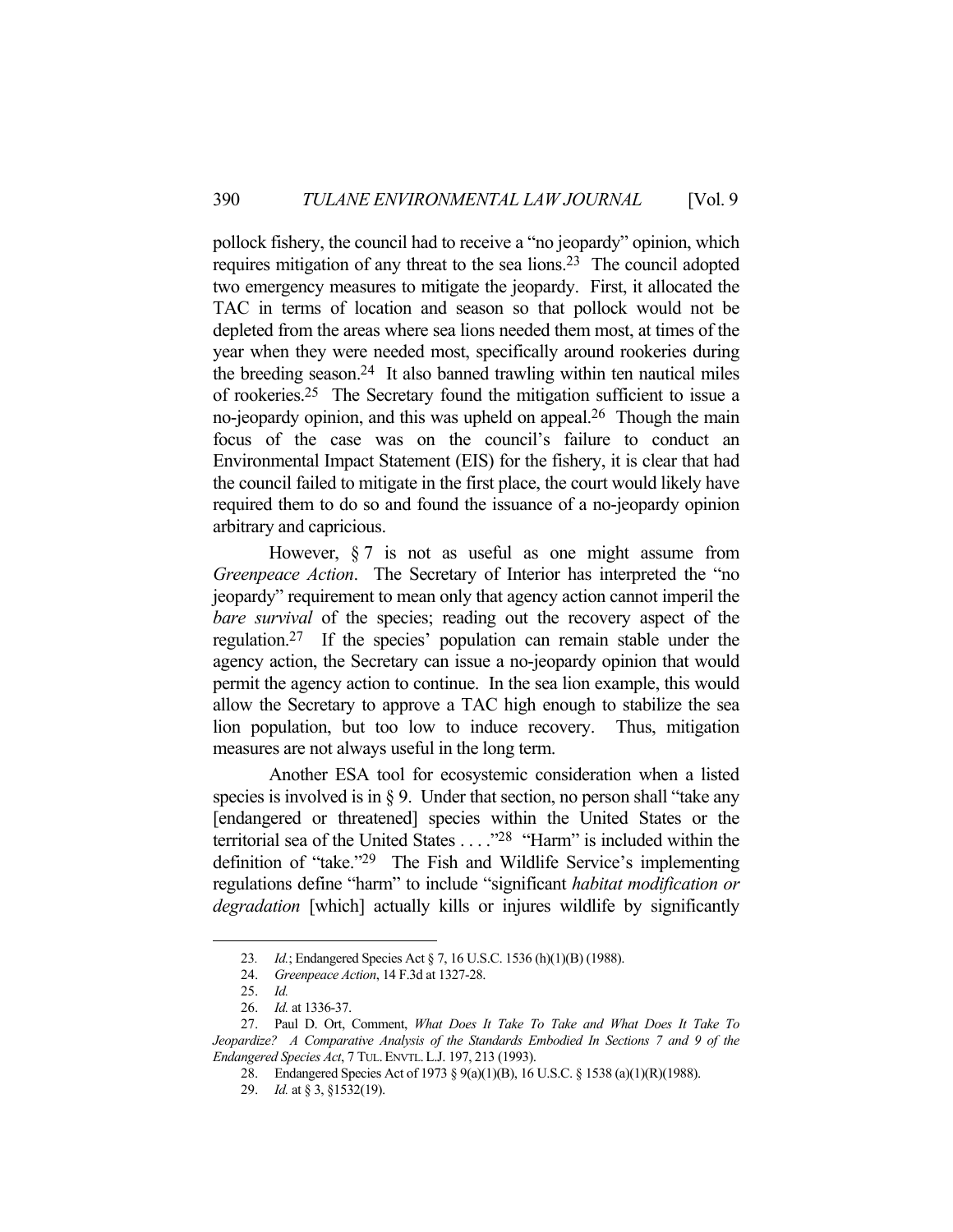impairing essential behavioral patterns, including . . . *feeding . . . .*"30 Critical habitat is those areas occupied by the species "on which are found those physical or biological features (I) essential to the conservation of the species and (II) which may require special management considerations or protection [such as food sources]."31

Though the actual issue has yet to be litigated,  $\S 9$  may, like  $\S 7$ , require ecosystemic consideration of Steller sea lions when the North Pacific Council sets TAC for pollock. As under § 7, the North Pacific Council arguably is barred under § 9 from setting a TAC that takes pollock needed by Steller sea lions. Such an action constitutes a harm under the definition of taking because it is "significant habitat modification or degradation" that results in a disruption of essential biological functions. The action would be an adverse habitat modification because "critical habitat" includes the biological features needed by the listed species, namely pollock.32 The end result of a TAC that is set too high would be the certain death of at least a small percentage of the sea lion population, primarily pups. That means a taking has occurred.

 The court in *Palila v. Hawaii Department of Land and Natural Resources (Palila II)*33 would agree with this interpretation. It stated that the "actually kills or injures wildlife" requirement in the regulation defining "harm" does not require actual evidence of death or injury to individual members of a listed species (e.g., presenting a Steller sea lion that died from starvation).<sup>34</sup> As interpreted by the *Palila* court,  $\S 9$  is actionable when "habitat modification prevents the population from recovering [because it] causes injury to the species,"35 and this should be the case with the sea lion scenario.36

 <sup>30. 50</sup> C.F.R. § 17.3 (1988) (emphasis added).

 <sup>31.</sup> Endangered Species Act § 3, 16 U.S.C. § 1532(5)(A) (1988).

 <sup>32.</sup> *Id*.

 <sup>33.</sup> Pallila v. Hawaii Dep't of Land and Natural Resources, 649 F. Supp. 1070 (D. Haw. 1986).

 <sup>34.</sup> *Id.* at 1075.

 <sup>35.</sup> *Id.* at 1077.

 <sup>36.</sup> However, as with the § 7 no-jeopardy opinion, this protection is buffered by the possibility of the council obtaining an incidental take permit under § 10 of the ESA. 16 U.S.C. § 1539(a).

The applicant must file a "conservation plan" embodying essentially the same mitigation considerations as required for a no-jeopardy opinion under § 7, as well as discussions of alternatives to the action and the effects of the proposed action; the plan is open to public comment. *Id.* § 1539(a)(2)(A).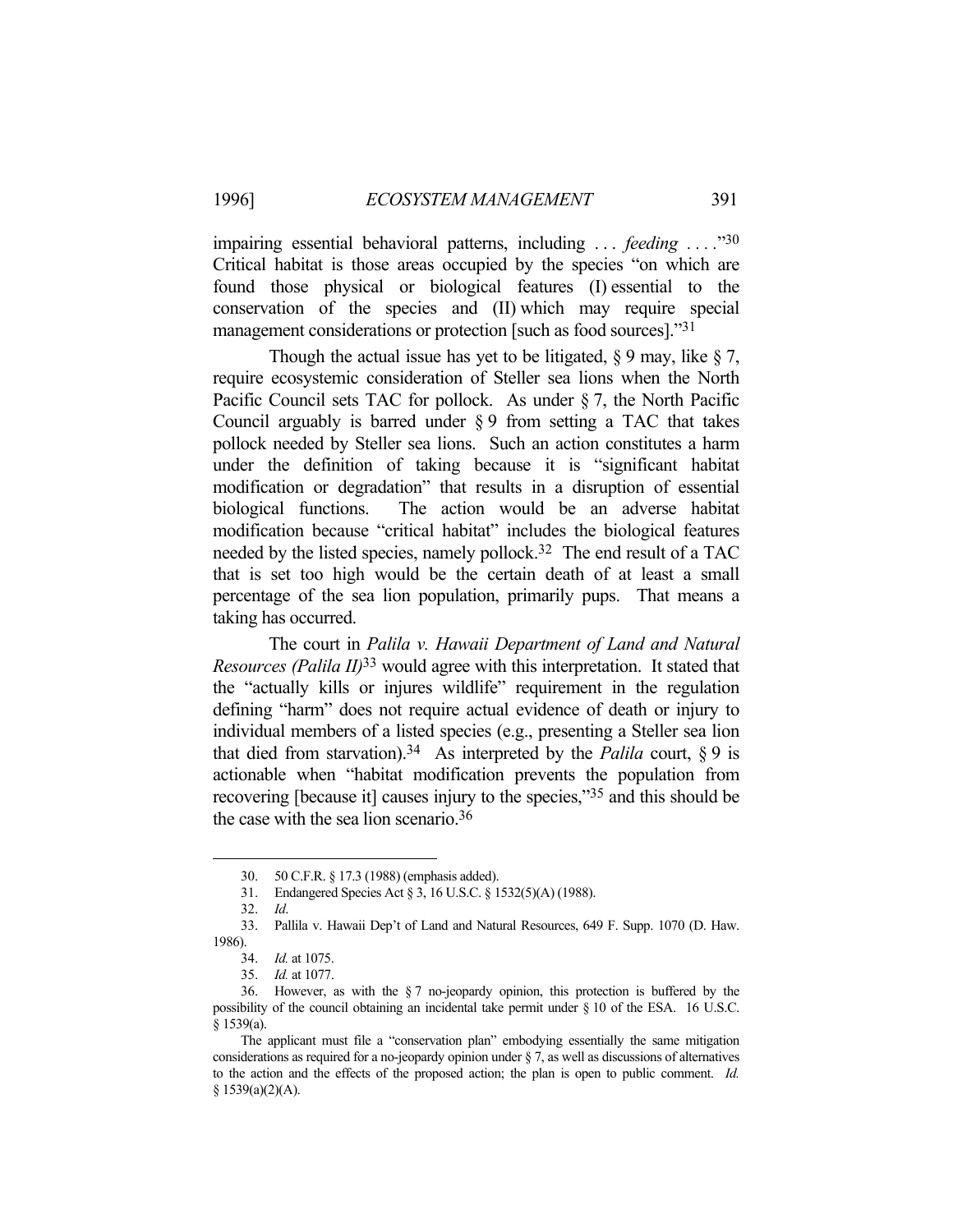The United States Supreme Court has also taken this view. In *Babbitt v. Sweet Home Chapter of Communities for a Great Oregon37* the Court upheld the Secretary's definition of harm that included indirect injury to the listed species through habitat modification.<sup>38</sup> The plaintiffs, fearing a ban on logging operations under the Secretary's definition of "take," challenged the definition on its face.<sup>39</sup> The potentially "taken" species were the red-cockaded woodpecker and the northern spotted owl, both of which depend on old growth forests.<sup>40</sup> The Court upheld the Secretary's decision that habitat modification with the unintended effect of injuring or killing listed species is a prohibited taking.41 Thus, takings are not constrained to those circumstances where the listed species is directly injured or killed by the activity, but include situations like the sea lion example, where the listed species is indirectly injured through the modification of its habitat (i.e., depletion of food source).

 In summary, any time an endangered or threatened species depends on a commercially exploited stock for sustenance, there is a strong argument to be made that under the ESA a regional council must subtract the amount of fish needed by the listed species from the total biomass available for commercial exploitation. The regional council must also consider additional factors, such as breeding seasons and migratory patterns, in setting fishing seasons and determining which areas are off limits for commercial exploitation.

 The significant drawback to utilization of the ESA as a mandate for ecosystemic management is that there must first be an endangered or threatened species in the ecosystem which is closely linked to the managed stock.42 Even then the consideration goes only so far as to

An incidental take permit will then be issued if, among other things, "the taking will not appreciably reduce the likelihood of the survival and recovery of the species in the wild . . . ." *Id.*  $\S 1539(a)(2)(B)$ . Legislative history indicates that the standards under  $\S 7$  and  $\S 9$  are the same, H.R. Conf. Rep. No. 835, 97th Cong., 2d Sess. 29 (1982), so it is possible that the council could get an incidental take permit through the same mitigation implemented in *Greenpeace Action*, 14 F.3d at 1327-28.

 <sup>37.</sup> Babbitt v. Sweet Home Chapter of Communities for a Great Oregon, 115 S. Ct. 2407 (1995).

<sup>38</sup>*. Id.* at 2418; 50 C.F.R. § 17.3.

 <sup>39.</sup> *Sweet Home*, 115 S. Ct. at 2410.

 <sup>40.</sup> *Id*.

 <sup>41.</sup> *Id.* at 2412*.*

 <sup>42.</sup> Furthermore, while the authors use the ESA as a safety net, it is a grave error to wait until a species is listed before taking proper steps to ensure its preservation.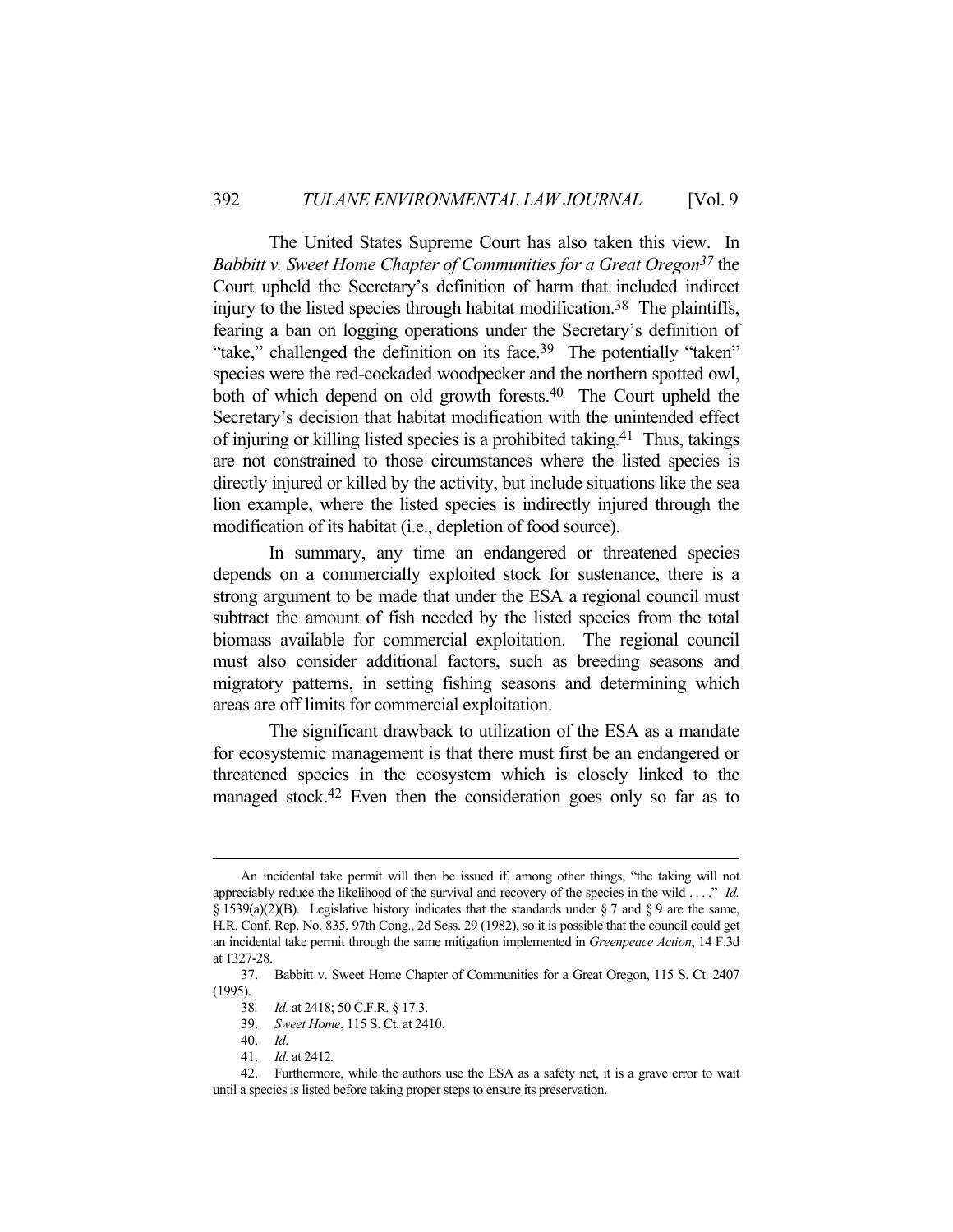consider the effects of commercial exploitation on the listed species, and not on the ecosystem as a whole.

#### *C. 1990 Magnuson Act Amendments*

 Acknowledging the significant mortality of juvenile red snapper (a commercially targeted species) in the Gulf of Mexico as a result of shrimp bycatch, Congress amended § 1854 of the FCMA to include subsection (g) on "incidental harvest research."<sup>43</sup> The amendment requires the Secretary of Commerce to establish a program to assess the impact of shrimp bycatch on fishery resources.<sup>44</sup> The program shall "provide for the identification of stocks of fish which are subject to significant incidental harvest in the course of normal shrimp trawl fishing activity."45 Once the bycatch species are identified, the Secretary shall commence a program to develop "technological devices and other changes in fishing technology for the reduction of incidental mortality of nontarget fishery resources[]."46 This amendment led directly to the development of the previously mentioned Gulf of Mexico and South Atlantic ecosystemic model.<sup>47</sup> Though the amendment is specifically limited to the Gulf of Mexico and South Atlantic Fishery Management Councils, it illustrates Congress' gravitation toward ecosystemic management.

### *D. Proposed Amendments to the Magnuson Act*

 Most recently, the trend toward ecosystemic conservation and management is evidenced by two ecosystemic amendments that passed the House during the Magnuson Act reauthorization process.

> The U.S. House of Representatives showed strong bipartisan support for fisheries conservation. After passing [two] important amendments, Members voted 388 to 37 in favor of reauthorizing the Magnuson Fishery Conservation and Management Act.

> Rep. Wayne Gilchrest (MD) argued masterfully for his amendment to prevent overfishing by diminishing

 <sup>43. 16</sup> U.S.C. § 1854(g).

 <sup>44.</sup> *Id.* § 1854(g)(1).

 <sup>45.</sup> *Id.* § 1854(g)(2).

 <sup>46.</sup> *Id.* § 1854(g)(4).

 <sup>47.</sup> *See supra* note 7 and accompanying text.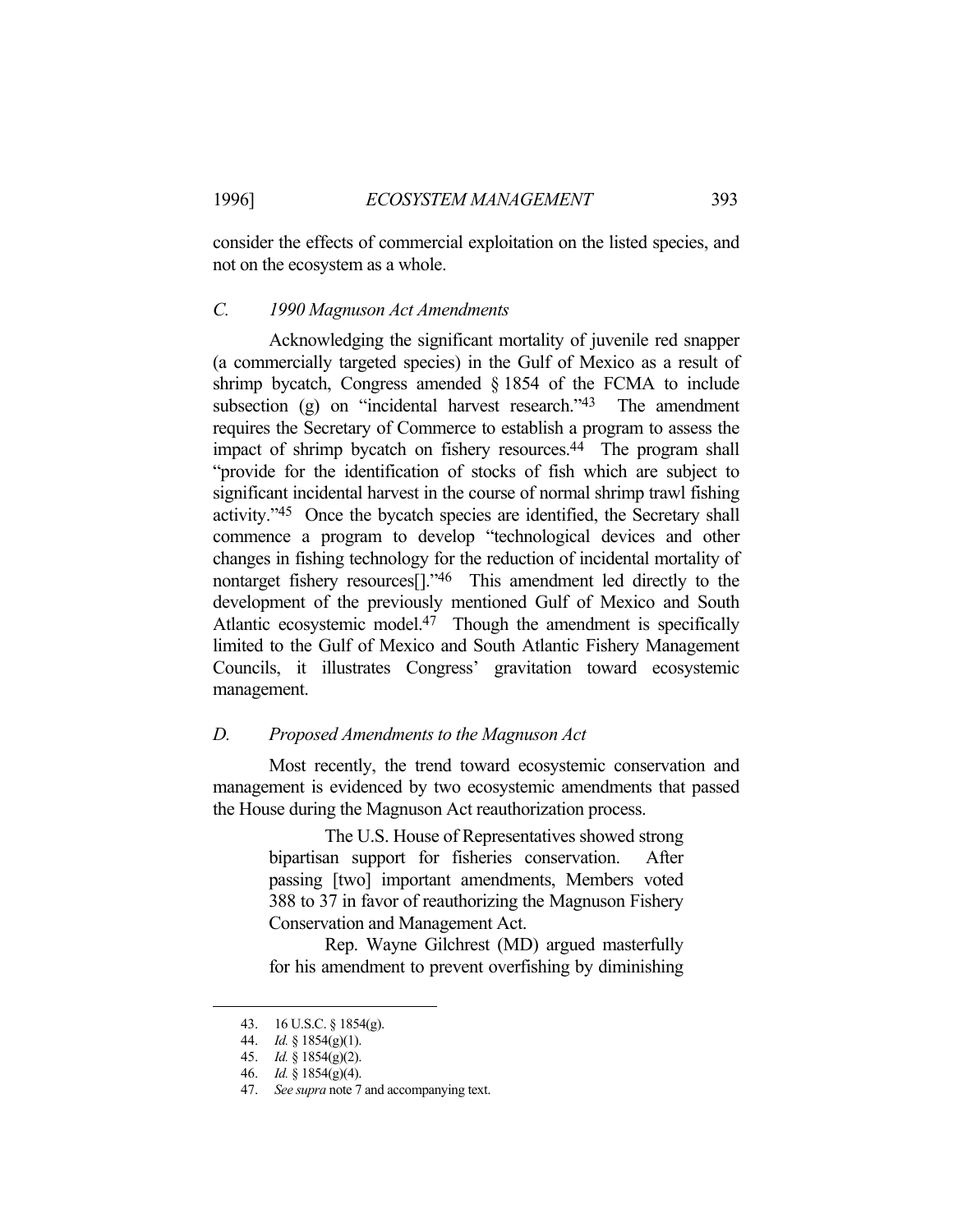the role of economics in setting catch limits. It passed 304 to 113. A crucial amendment by California Representative Sam Farr, requiring consideration of the effects of certain fishing practices on marine habitat, passed 251 to 162.48

 These amendments illustrate Congress' awareness that single species assessment is no longer a valid approach to fisheries management. The amendments address two fundamental problems that have hindered the conservation mandate of the FCMA. First, in setting TAC, regional councils have had free reign to set the catch quota above MSY or ABC. ABC and MSY represent the maximum amount of fish that can be removed through fishing efforts (directed and incidental) and still allow the stock to rebuild to its current population. However, the FCMA allows the regional councils to set TAC above ABC/MSY if they find that relevant socioeconomic factors outweigh the need for biological conservation, and this is usually what the councils do.<sup>49</sup> Rep. Gilchrest's proposed amendment addresses this problem by diminishing the consideration given to socioeconomic factors in setting TAC, forcing the councils to focus on biology rather than money.

 Second, Fisheries Management Plans (FMPs) have not been required to address habitat effects of fishing practices. The Code of Federal Regulations refers to these types of considerations as "ecological factors," but leaves any consideration of such factors to the discretion of the regional councils.50 The amendment sponsored by Rep. Farr will remove this discretion by mandating consideration of ecological factors in setting TAC, and will thus foster a more holistic, conservation-oriented approach to fisheries management.

 These examples of legislation and regulation, UNCLOS, ESA, and the amendments, enacted and proposed, to the Magnuson Act, clearly indicate that ecosystemic management is becoming a highly desirable management regime. The U.S. is poised to adopt a "greener" approach to managing its fisheries.

 <sup>48.</sup> *Victory for the Fish!*, MARINE CONSERVATION NEWS, Winter 1995, at 4.

 <sup>49. 50</sup> C.F.R. § 602.11 (1988).

 <sup>50.</sup> *Id.* § 602.11(e)(3).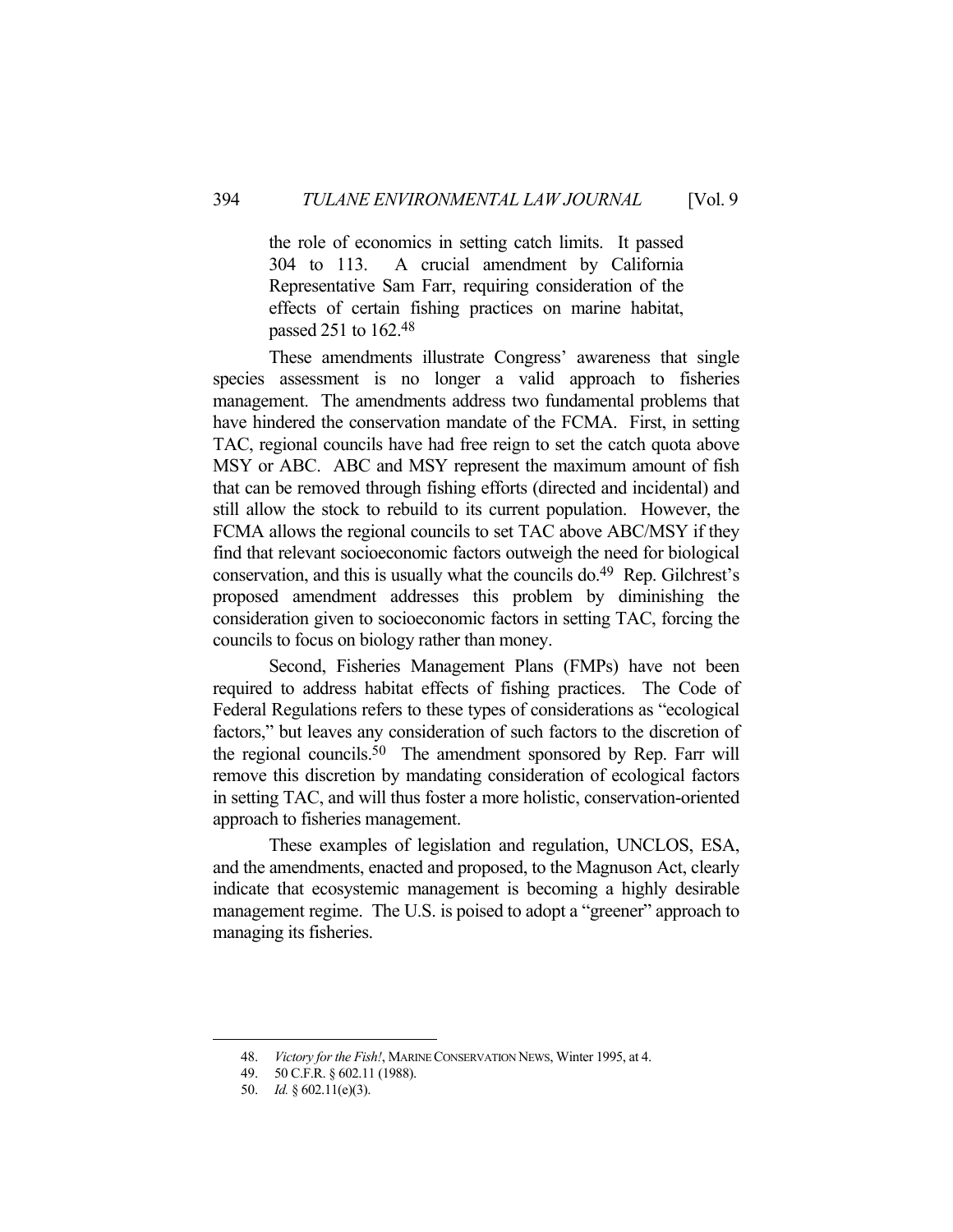II. PREDATOR MIS (MANAGEMENT INDICATOR SPECIES)—A PROPOSAL FOR A VIABLE ECOSYSTEMIC MANAGEMENT REGIME FOR U.S. FISHERIES

### *A. Failed Attempts at Ecosystemic Management*

Determining that there is a "call for ecosystemic management," and that such a management regime is desirable, however, is a far easier task than determining *how* to manage fisheries (or any other natural resource) ecosystemically. The DYNUMES model for ecosystemic management, discussed above, represents one such attempt to answer this question.51 The DYNUMES model, created by the North Alaskan Fisheries Institute in 1979, and implemented by the North Pacific Fisheries Management Council beginning in the mid-1980s, was an extremely ambitious endeavor to analyze and consider each and every conceivable factor which could have any impact on the marine ecosystem of the East Bering Sea.52 Factors ranging from population trends, breeding and feeding patterns, and possible symbiotic relationships between all identified marine species inhabiting the subject area were considered, along with the probability of periodic detrimental algal blooms, El Ninos, oil spills, and other environmental anomalies. 53 From this all encompassing analysis and comparison, the DYNUMES model would vector out acceptable biological catches for all commercially targeted species over the next one thousand years.<sup>54</sup>

 DYNUMES was, in theory, the perfect model for ecosystemic management. All possible environmental factors were considered in managing the targeted fisheries, and the model thereby achieved the goal of ecosystemic management in its truest sense. Unfortunately, by attempting to analyze all conceivable factors in order to remove any guesswork in setting a targeted species ABC, the DYNUMES model became what it sought to avoid pure guesswork. Scientific data and/or methodology was unavailable for so many of the environmental factors which the DYNUMES creators chose to include that the assumptions which had to be made in order for DYNUMES to work outnumbered the pieces of reliable data. The DYNUMES calculation of a targeted stock's ABC was therefore, in reality, pure speculation. For this reason, in 1995

 <sup>51.</sup> *See supra* notes 5 and 6, and accompanying text.

 <sup>52.</sup> *Id.*

 <sup>53.</sup> *Id.*

 <sup>54.</sup> *Id.*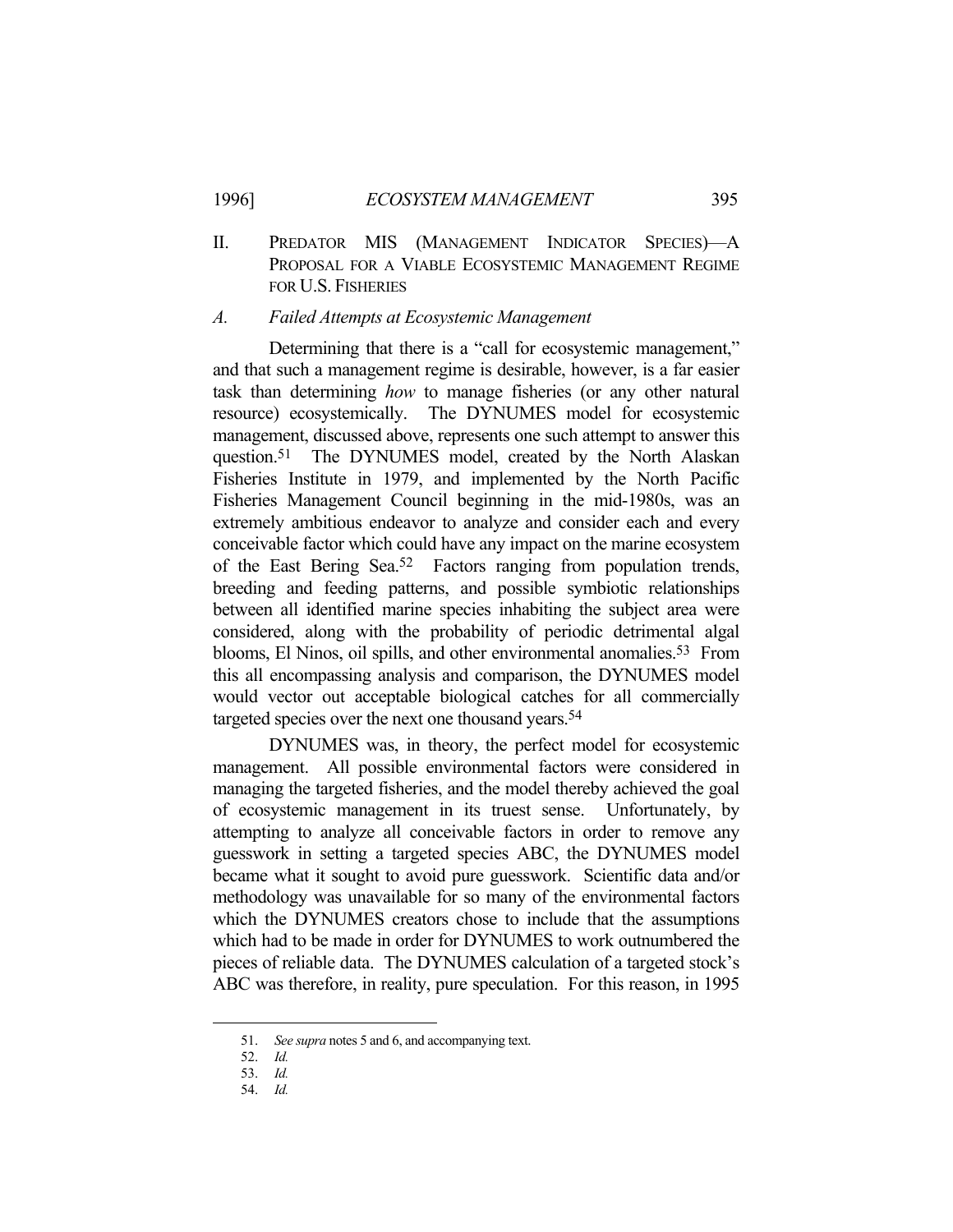the Pacific Fisheries Management Council chose to abandon ABC calculations under the DYNUMES model, and return to its historical single stock assessment analysis.<sup>55</sup>

 The same outcome may be inevitable for the ecosystemic model presently being created by Dr. Roger Zimmerman for the Gulf of Mexico and South Atlantic Fisheries Council.56 Zimmerman's model, like DYNUMES, factors in a plethora of unquantifiable environmental factors, a choice which will most likely again lead to speculative, unsubstantiated calculations and an unworkable management regime.57

 There is a clear lesson to be learned from DYNUMES and its ilk. Modern technology and science is presently unable to provide a sound basis for an ecosystemic model which attempts to consider all possible environmental factors. Therefore, in order for any type of ecosystemic management regime to be considered scientifically sound, it must limit itself to consideration of those environmental factors which are currently identifiable and accurately quantifiable.

 The ecosystemic management regime adopted by the United States Forestry Service comes closer to meeting this test. Under 36 C.F.R. § 219.19, the U.S. Forest Service is to manage:

> Fish and wildlife habitat ... to maintain viable populations of existing native and desired non-native vertebrate species in the planning area. For planning purposes, a viable population shall be regarded as one which has the estimated numbers and distribution of reproductive individuals to ensure its continued existence is well distributed in the planning area. In order to insure that viable populations will be maintained, habitat must be provided to support, at least, a minimum number of reproductive individuals and that habitat must be well distributed so that those individuals can interact with others in the planning area.58

 Section 219.19 is yet another call for ecosystemic management, this time for terrestrial ecosystems. The effects which this section attempts to address are, in fact, very much analogous to the problems

 <sup>55.</sup> *See* FMP, *supra* note 5, at 10-11.

 <sup>56.</sup> *See supra* note 7.

 <sup>57.</sup> *Id.*

 <sup>58. 36</sup> C.F.R. § 219.19 (1988).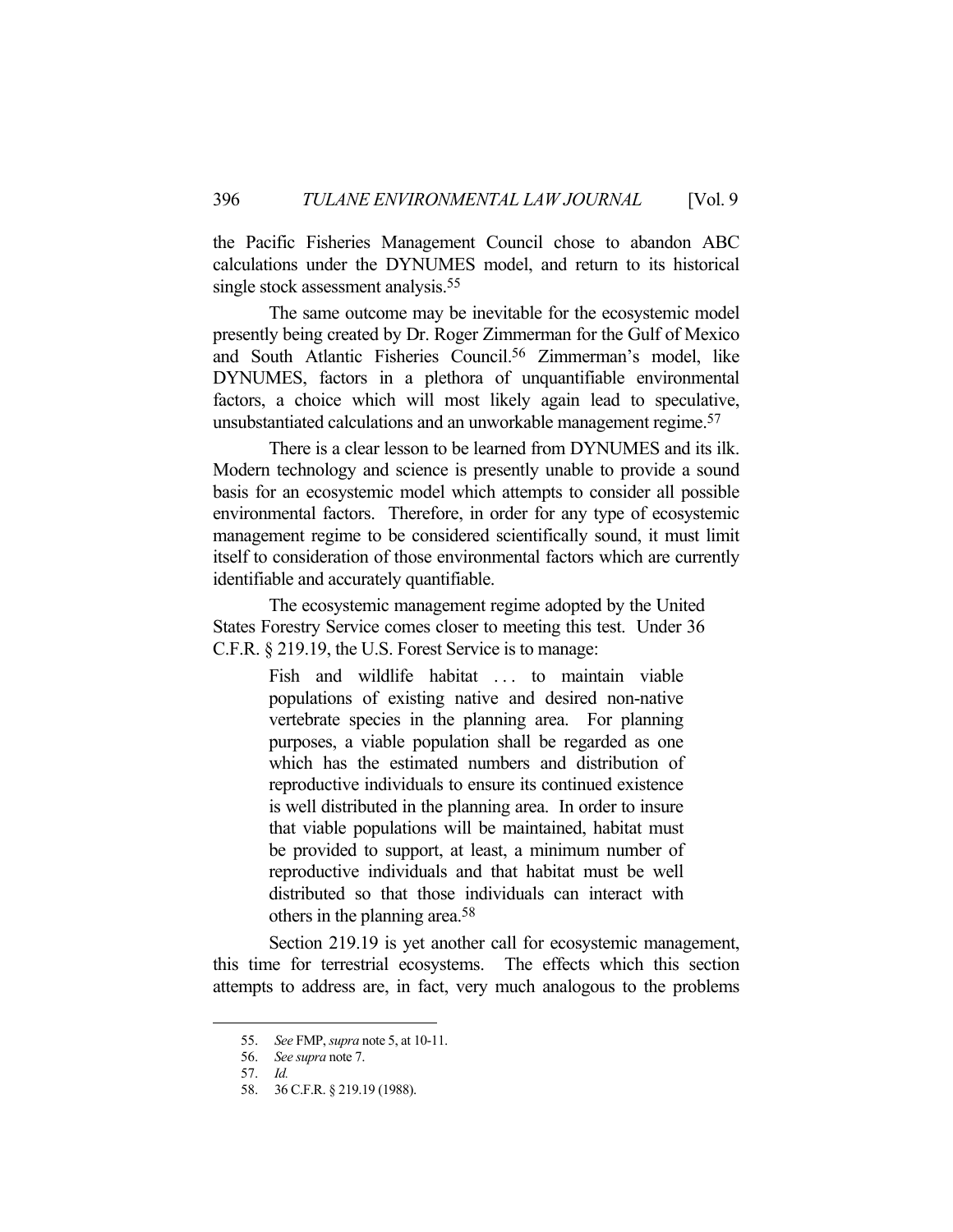faced by the country's fisheries. Section 219.19 takes aim at the impact which timber harvesting has on terrestrial ecosystems. Similarly, ecosystemic management under the FCMA must take aim at the impact which the harvest of fish stocks has on marine ecosystems.

 Unfortunately, the U.S. Forest Service's management regime fails to furnish a good answer to the question of how to consider these types of impacts, although it provides an invaluable starting point.

 The U.S. Forest Service's ecosystemic management regime is found under subsection (a) of section 219.19. Subsection (a) provides:

> Each alternative shall establish objectives for the maintenance and improvement of habitat for *management indicator species* selected under paragraph (a)(1) of this section, to the degree consistent with overall multiple use objectives of the alternative.59

 Section 219.19(a) introduces the idea of management indicator species (MIS). Management indicator species are selected species inhabiting the target ecosystem, which the forest service carefully monitors and evaluates.<sup>60</sup> The theory behind management indicator species is that: (1) Ecosystems are simply too complex to attempt to identify, monitor and evaluate every living organism inhabiting them; and (2) By selecting a few, key organisms within a targeted ecosystem, and then carefully monitoring and evaluating the health of those species within the ecosystem, the health of the entire ecosystem can be gauged.

 In theory, and perhaps in practice, management indicator species can be a very useful tool in managing a resource ecosystemically. Through MIS, the need to look at how the harvest of a given natural resource impacts the surrounding ecosystem is tempered by present day scientific and technological limitations. However, while the U.S. Forest Service's regime for ecosystemic management may have gotten off on the right foot via subsection 219.19(a), it quickly takes a wrong step in subsection 219.19(a)(1), which provides the criteria for selection of MIS. That subsection provides:

> [C]ertain vertebrate and/or invertebrate species present in the area shall be identified and selected as management indicator species and the reasons for their

 <sup>59.</sup> *Id.* § 219.19(a) (emphasis added).

 <sup>60.</sup> *Id*.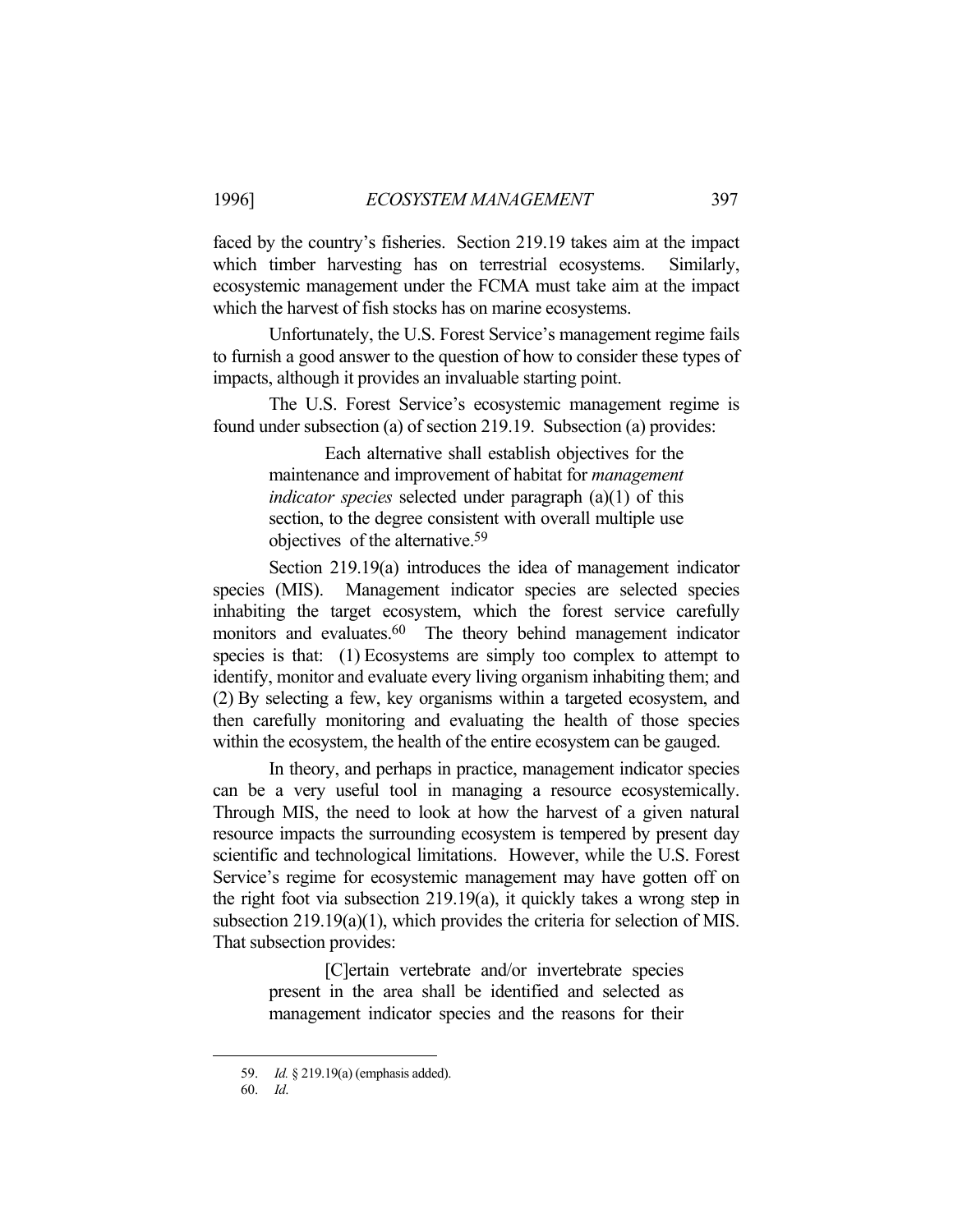selection shall be stated. These species shall be selected because their population changes are believed to indicate the effects of management activities. In the selection of management indicator species, the following categories shall be represented where appropriate: Endangered and threatened plant and animal species identified on State and Federal lists for the planning area; species with special habitat needs that may be influenced significantly by planned management programs; species commonly hunted, fished, or trapped; non-game species of special interest; and additional plant or animal species selected because their population changes are believed to indicate the effects of management activities on other species of selected major biological communities or on water quality.61

The problem with subsection  $219.19(a)(1)$  selection criteria is readily apparent. The U.S. Forest Service is given such broad discretion with regards to MIS selection that there really are no criteria to insure appropriate and meaningful selection of management indicator species. First, it is probable that any type of management activity will have some sort of effect on the population of every species present in the planning area. The initial "effects" criteria is therefore radically overbroad, and provides no meaningful guidance. Second, the selection of MIS from the enumerated categories is within the absolute discretion of the Forest Service. The Forest Service need only include such enumerated categories as it deems "appropriate."62

 Finally, the enumerated categories themselves are too allinclusive to provide any meaningful selection criteria. The endangered species category is of little use because the impacts of management activities on endangered species must already be considered under the

 <sup>61.</sup> *Id.* § 219.19(a)(1).

 <sup>62.</sup> *See, e.g.,* Sierra Club v. Marita, 843 F. Supp. 1526, 1536 (E.D. Wis. 1994) (upholding the Wisconsin Forestry Service's decision to select only fourteen of sixty-five species within the planning area which were demonstrated to need population viability analyses as management indicator species), *aff'd*, 46 F.3d 606 (7th Cir. 1995); *see also* Oregon Natural Resources Council v. Lowe, 836 F. Supp. 727, 733 (D. Oregon 1993) (referring to the wide discretion given to the Forestry Service in planning for wildlife habitat). *But see* Seattle Audubon Society v. Lyons, 871 F. Supp. 1291, 1310 (W.D. Wash 1994) (citing Seattle Audubon Society v. Moseley, 798 F. Supp. 1483 (W.D. Wash 1992), for the proposition that NFMA requires planning for the entire biological community, and not for simply one species).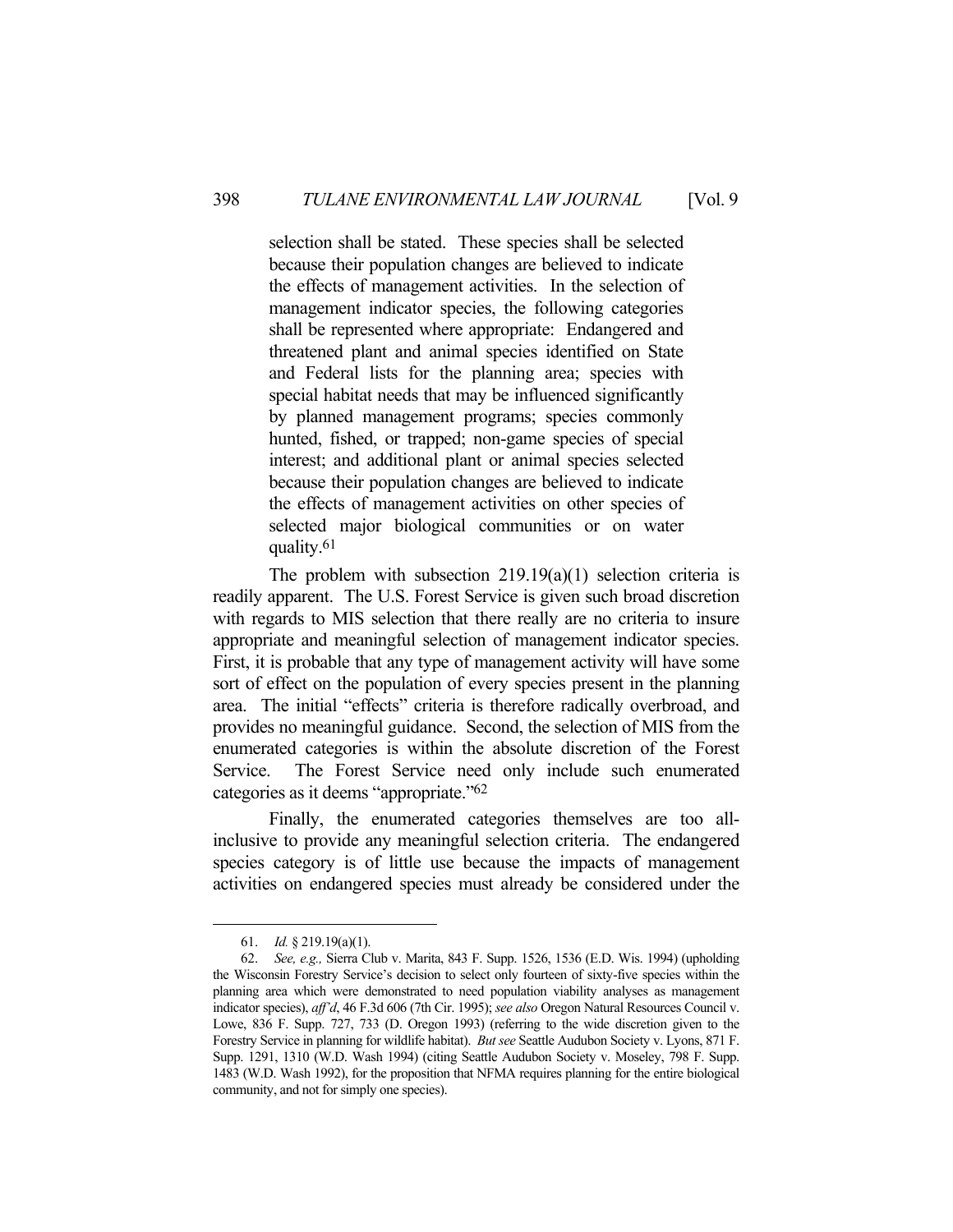1

ESA before any such activity is sanctioned. Further, the categories for "species with special habitat needs," "commonly hunted, fished or trapped" species, "special interest" species, and "additional" species are so sweeping that they encompass any and all species inhabiting a selected planning area. Therefore, in practical terms, the Forest Service may select any species inhabiting a target planning area to serve as an MIS for that area.63

 This absolute discretion in the selection of MIS turns the goal of ecosystemic management on its head. For example, in considering the ecosystemic effects of a plan to clear-cut large areas of western forest land, species such as white-tail deer and jackrabbits could be selected to serve as the MIS. Certainly, clear-cutting a large expanse of woodland will have an impact on the populations of these species inhabiting the planning area. The question is, what kind of effect will the action have, and is the effect a true indication of the impact the activity will have on the ecosystem as a whole? In the case of white-tail deer and jackrabbits, clear-cutting a large expanse of their habitat could cause "blooms" in their population levels. An increase in open grassy areas provides more readily accessible vegetation for their consumption, and increased available free space for living. On the basis of the selected MIS, the Forest Service could well find that the clear-cutting operation will be beneficial to the planning area's ecosystem.64

 In actuality, however, such clear-cutting activities can and do have extremely detrimental effects on forest and woodland ecosystems, and on the creatures that inhabit them.65 Yet, because the Service is able to choose whatever MIS it likes, these negative impacts may be conveniently overlooked, or ignored.<sup>66</sup> The goal of true ecosystemic

 <sup>63.</sup> *See* Marita; *see generally* Krichbaum v. Kelly, 844 F. Supp. 1107 (W.D. Virginia 1994) (holding Forest Service's biological evaluation adequate).

 <sup>64.</sup> In fact, in Sierra Club v. Robertson, 845 F. Supp. 485 (S.D. Ohio 1994), the Forest Service did just that. In that case, the court upheld the Service's analysis of the Wayne National Forest, in which the Service rationalized that clear-cutting would enhance the habitat of certain management indicator species. *Id.* at 502. For accordance on this point, see also Cheri Brooks, *New Threat to Forests*, DEFENDERS, Winter 1995/96, at 16, 20.

 <sup>65.</sup> Take, for instance, the northern spotted owl, whose population has been reduced to the point of near extirpation by clear-cutting efforts in the Pacific Northwest.

 <sup>66.</sup> *See* Sierra Club v. Espy, 38 F.3d 792, 802 (5th Cir. 1994) (upholding the use of evenaged logging under the Service's rationale that certain management indicator species would benefit, while simultaneously finding that populations of fox squirrel and pileated woodpecker would be adversely affected).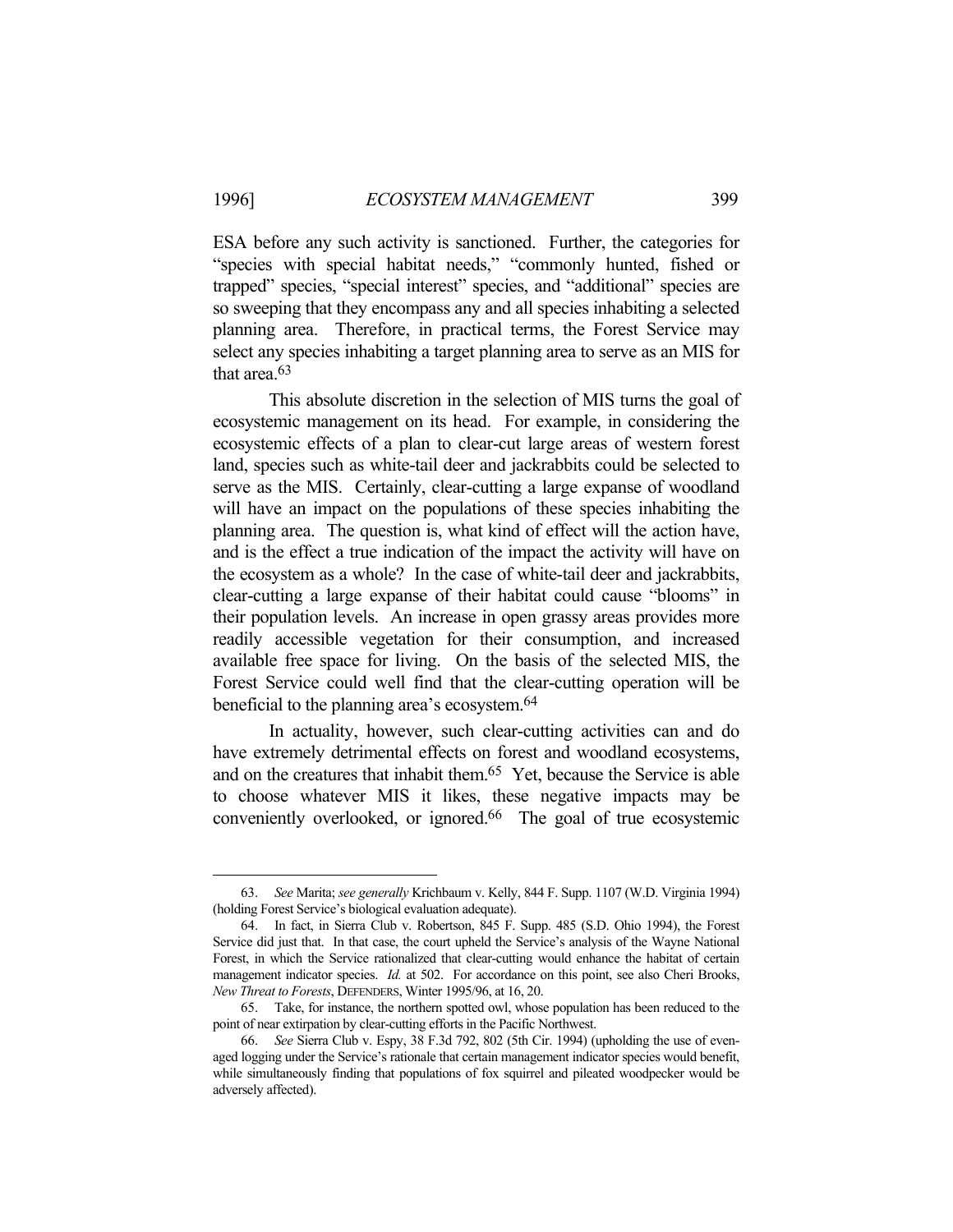management therefore remains unachieved in the Forestry Service's management regime.

#### *B. Predator MIS as the Solution to Ecosystemic Management*

 Although the U.S. Forestry Service's attempt at ecosystemic management ultimately falls short, it does provide the touchstone for what may be a viable ecosystemic management regime for U.S. fisheries, i.e., the concept of MIS. As illustrated by the DYNUMES model, it is impossible to ascertain with any certainty how all possible environmental factors are going to affect a given ecosystem. The science just is not there yet. However, modern science and technology can furnish significant insight into how the harvesting of a natural resource impacts *certain species* within the harvest area's ecosystem. This is so for terrestrial ecosystems like forests and woodlands. It is even more so in the case of harvesting commercial fish stocks from the marine ecosystems which they inhabit. With this in mind, the real question then becomes which species in the marine ecosystem to select to serve as meaningful management indicator species. The authors believe that this question is easily answered. One must merely step back and consider what the most direct and significant impact which the harvesting of fish has on marine ecosystems: *It takes fish out of the ecosystem which would otherwise be consumed by other creatures within that ecosystem*. This impact is clearly the most direct and significant to marine ecosystems resulting from large harvests of fish. Unlike the clear-cutting of forests, harvesting fish does not strip the ecosystem of its very foundation, the physical habitat. Instead, harvesting fish stocks deprives marine ecosystems of an internal food source which sustains its members, both large and small.

 For this reason, this paper proposes an ecosystemic management regime under the FCMA which relies on *Predator MIS* to provide a basis for analysis and consideration. By considering the impacts which commercial harvest of fish stocks have on the predators that naturally prey upon those stocks, and allocating for their needs, the entire ecosystem will benefit, and the goal of ecosystemic management will thereby be furthered. The proposal is set out and explained in suggested amendments to the FCMA and suggested regulations to be implemented under the FCMA, all of which are contained in the Appendix to this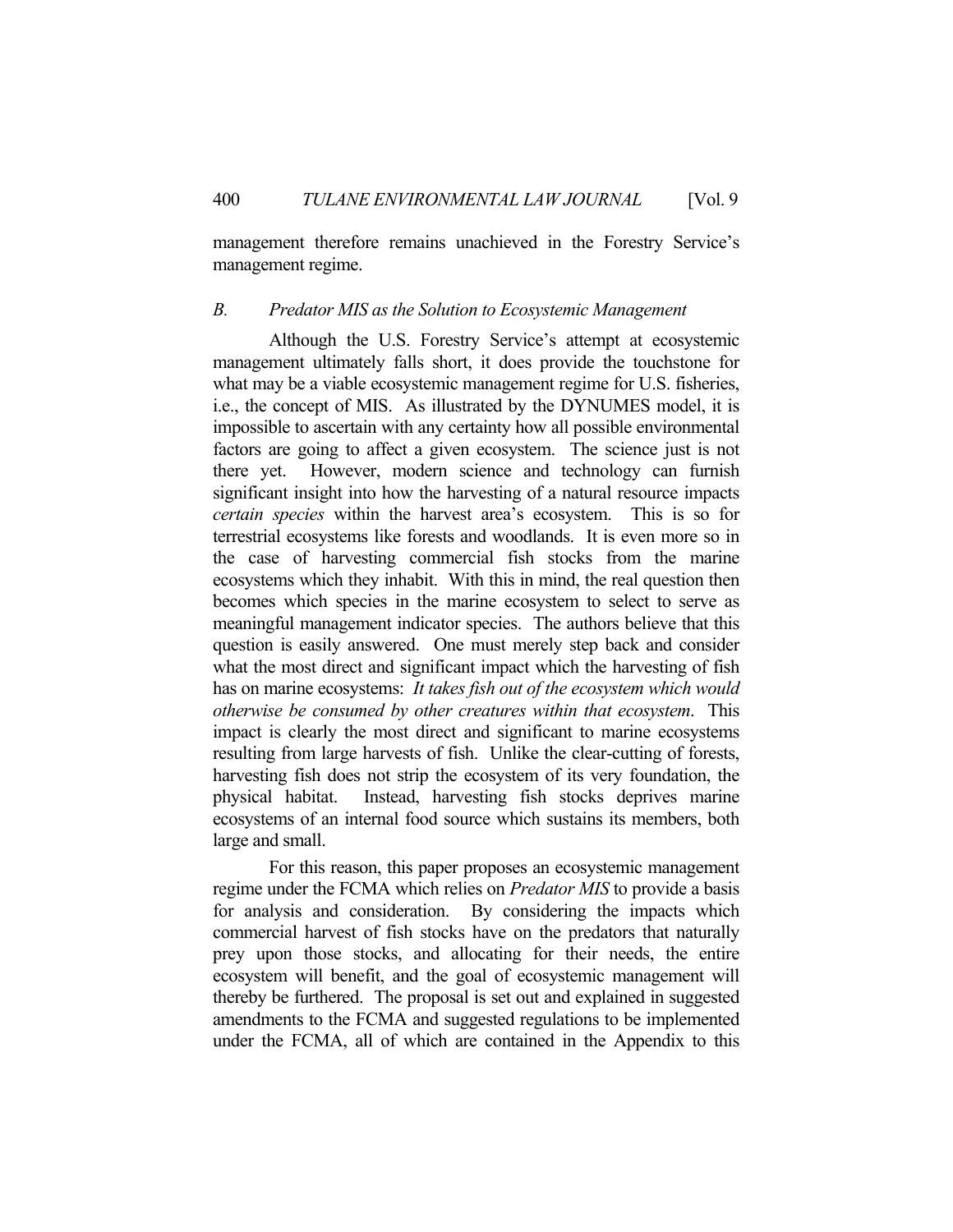Article.67 Review of the Appendix will provide the reader with assistance in understanding the following discussion of the authors' proposal.

#### *C. Predator MIS—How it Works*

 Briefly, the proposed management regime operates in this manner.<sup>68</sup> First, utilizing the best available science, the ABC for a commercially targeted stock is determined.69 ABC will be set to sustain a stock which is already at its optimal, i.e., healthy and sustainable population, or to rebuild a stock which is depleted and below its optimal population.70 Optimal population is not meant to be defined as the historical population of the stock prior to the initiation of human harvesting, but only that population level which is determined to safely provide for the healthy and perpetual existence of the stock in its natural environment.71

 Once ABC is determined, the *Predator Need Index* (PNI) is calculated, again utilizing the best available science, in the following fashion. Animals which naturally prey upon the targeted commercial stock are identified and selected as the *Predator Management Indicator Species (Predator MIS)* for that particular commercial stock.72 The

 <sup>67.</sup> This Appendix and the proposal which it embodies is written for purposes of clarification only, and should be read with the recognition that the authors are not charged with the development of federal regulations or legislation. The Appendix is offered for its content, and not with any intention that it contain the appropriate language or that it be in conformity with official drafting style or technique.

 <sup>68.</sup> For the following discussion, *see infra* Appendix, and EABC Breakdown at p.40.

 <sup>69.</sup> *See infra* Appendix at B., Author's Proposed Implementing Regulations, 50 C.F.R.  $§ 602.11(c)(1).$ 

 <sup>70.</sup> *Id.*

 <sup>71.</sup> *Id.* Although the use of the 5% NEFI is not based on hard statistical data, the authors believe that its use as a "safety net" or "buffer zone" is both reasonable and warranted and represents an adequate margin of safety. The use of such a device is regularly used in environmental law where hard statistics are unavailable, and represents an effort to make allowances for immeasurable contingencies. *See* Lead Indus. Assoc. v. Environmental Protection Agency, 647 F.2d 1130 (D.C. Cir.), *cert. denied*, 449 U.S. 1042 (1980) (upholding EPA's decision under the Clean Air Act to set air quality standards for lead twice as stringent as studies had demonstrated were necessary to protect the public from clearly harmful effects in order to allow for an "adequate margin of safety." *Id.* at 1154); Hercules, Inc. v. Environmental Protection Agency, 598 F.2d 91 (D.C. Cir. 1978) (upholding EPA's decision under the Clean Water Act to set discharge limits toxaphene and endrin (toxins) more stringent than studies indicated were necessary, because the analyses involved were "on the frontiers of scientific knowledge," and the discharge limits therefore allowed for an "adequate margin of safety." *Id.* at 106, 110).

 <sup>72.</sup> *Id.* § 602.11(d)(1)-(2).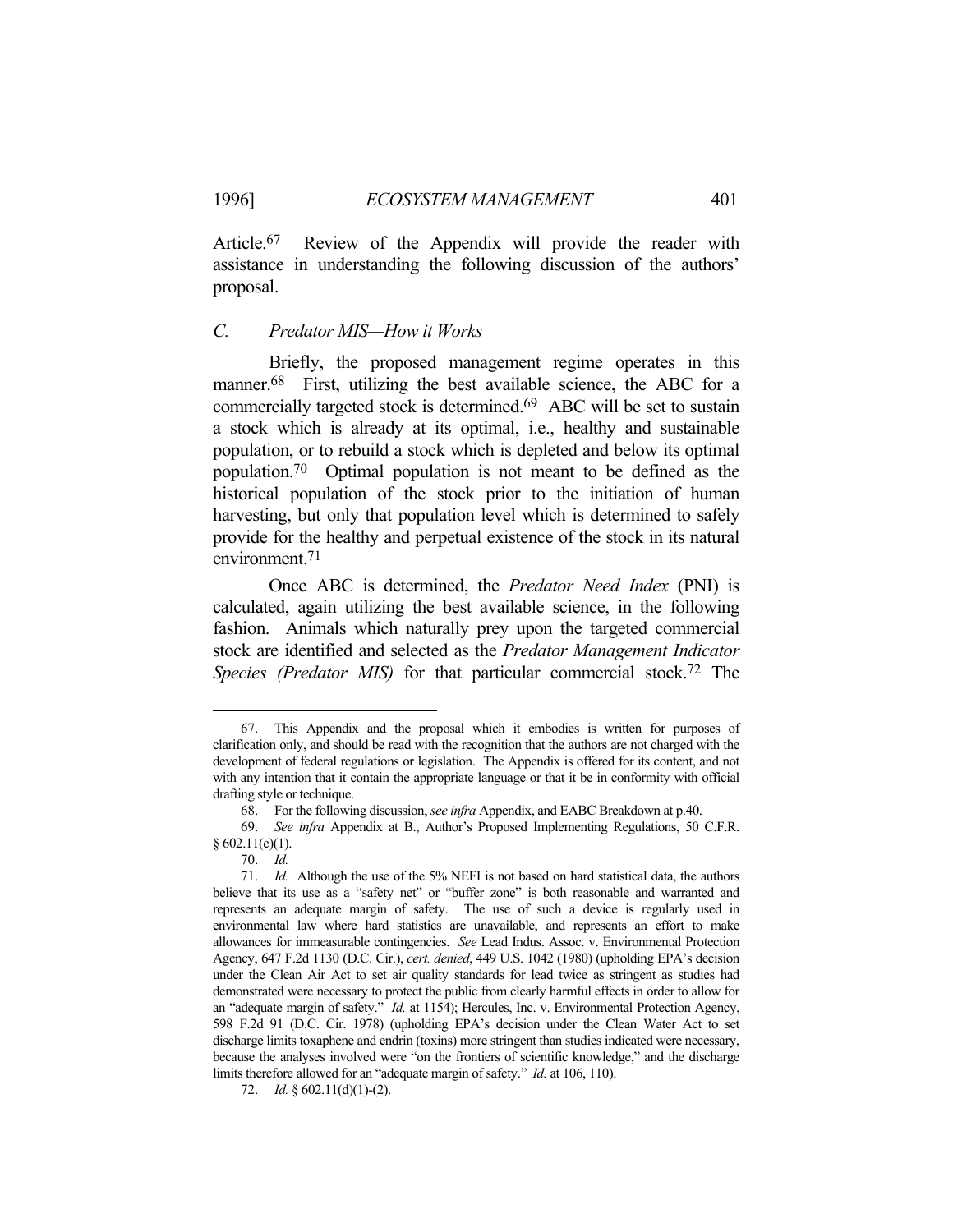percentage of the targeted commercial stock's ABC that is required by these predators as a food source is then calculated and subtracted from the initial ABC.73 As in the assessment of the commercial stock itself, the need of each predator is assessed based upon whether that predator is at its optimal population, or is depleted below its optimal population. If depleted, the allocation of the commercial stock to that predator is not calculated using the current population of the predator, but instead using the maximum population which the predator species could attain in the next-year assuming all other conditions are optimal for growth.74

 Once the PNI is subtracted from the initial ABC, a noncontrollable environmental factor index (NEFI) is calculated for the targeted commercial stock.75 The NEFI represents the estimated percentage of the targeted stock's total biomass which will be lost to noncontrollable, nonpredictable events within the next year, such as off-shore oil or chemical spills, on-shore releases of hazardous substances into the marine ecosystem, etc.76 Because these factors are presently unquantifiable utilizing the best available science, a straight percentage of the targeted stock's total biomass is utilized for the five percent calculation.77 While this figure may appear arbitrary, the authors feel that it is reasonable in light of the lack of available scientific data, and the awesome potential for destruction that many noncontrollable environmental factors impose on marine ecosystems. Once the NEFI for the targeted commercial stock is calculated, it too is subtracted from the initial ABC figure.78

 What remains is what the authors consider to be the *Ecosystemic Acceptable Biological Catch (EABC)* for the targeted commercial stock.79 The EABC is meant to replace optimal yield (OY) in existing single stock assessment practices for purposes of determining Total Allowable Catch (TAC).<sup>80</sup> A New EABC is determined annually.<sup>81</sup>

<sup>73.</sup> *Id.* § 602.11(c)(1), (d)(1)-(2).

 <sup>74.</sup> *Id.* § 602.11(d)(1)-(2). PNI should be distinguished from mere inclusion of estimated predator consumption as a factor in determining the natural mortality of the targeted stock, which is sometimes used in current single stock assessment analysis. PNI focuses on the health of the identified predator species' populations (not the targeted stock), allocating for the replenishment of depleted populations of predators, and for subsequent preservation of those predator species at optimal population levels.

 <sup>75.</sup> *Id*. § 602.11(e).

 <sup>76.</sup> *Id.*

 <sup>77.</sup> *Id.*

 <sup>78.</sup> *Id.* § 602.11(c)(3).

 <sup>79.</sup> *Id.*

 <sup>80.</sup> *Id.* § 602.11.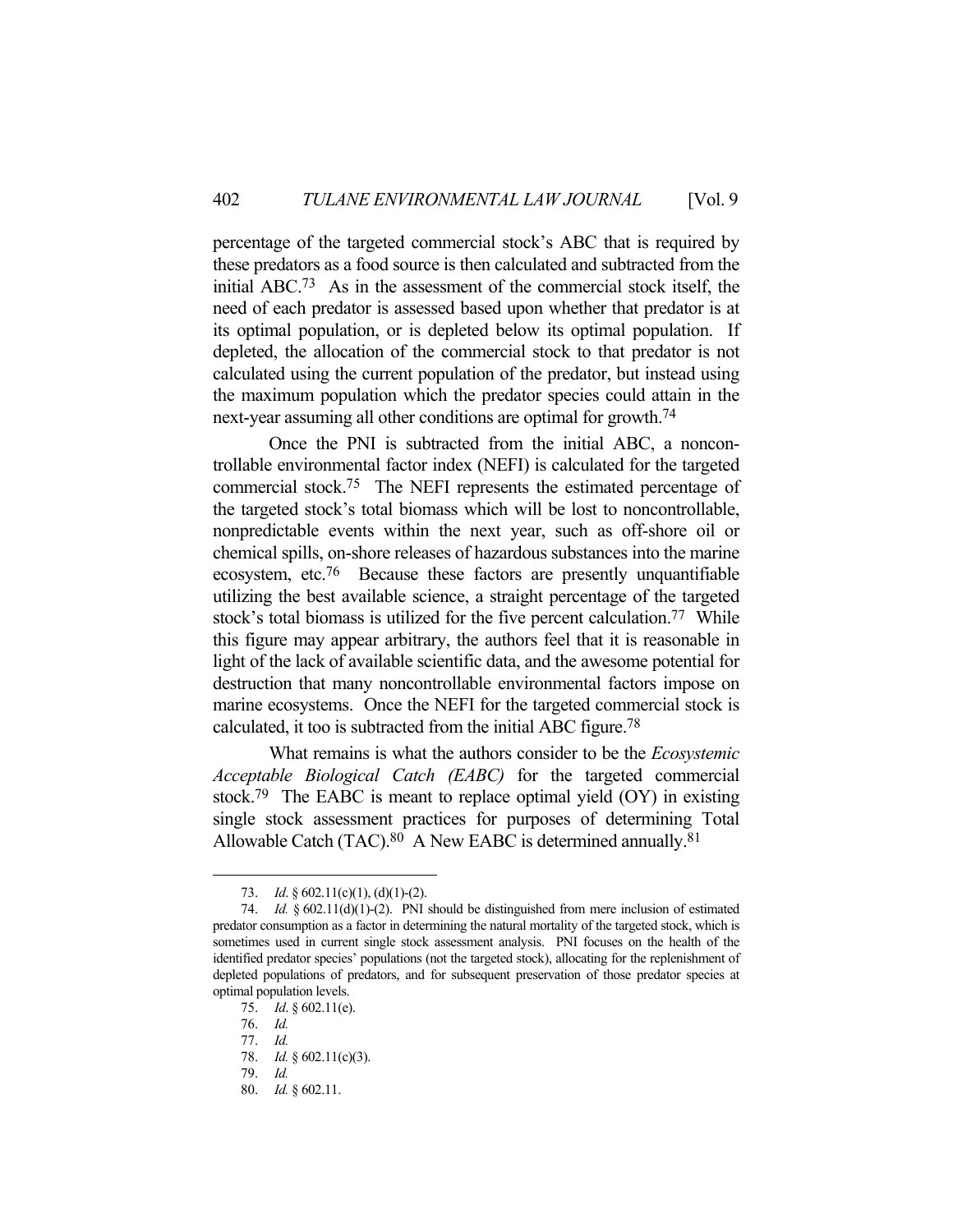Finally, the authors' proposal provides for considerations of factors such as breeding seasons, migratory patterns, the amount of the targeted commercial stock's total biomass biologically available to identified predators, and the amount of the targeted commercial stock's total biomass technologically exploitable by fisheries when setting TAC, and in setting seasons, locations for permissible fishing harvest, etc.82

### *D. Predator MIS—Hypothetical Implementation*

 In order to illustrate the viability of the Predator MIS proposal, the authors have attempted to provide a hypothetical implementation of the management regime, utilizing the Bering Sea/Aleutian Islands pollock fishery as a factual setting.83 The current estimate of the total biomass for pollock in the targeted area is roughly seven million metric tons.84 However, in this particular instance, we shall assume that only 5.3 million metric tons are biologically available to identified predators or

 <sup>81.</sup> *Id.* § 602.11(c).

 <sup>82.</sup> *Id.* § 602.11(f).

 <sup>83.</sup> *See generally* FMP, *supra* note 5. The information contained in the following discussion is derived generally from the following sources: VIDAR G. WEPESTAD, NOAA, BERING SEA-ALEUTIAN ISLANDS WALLEYE POLLOCK ASSESSMENT FOR 1996 (1995) (Draft copy); NATIONAL MARINE MAMMAL LABORATORY, NOAA, STATUS REVIEW OF THE UNITED STATES STELLER SEA LION (EUMETOPIAS JUBATUS) POPULATION (July 1995); Lowell W. Fritz et al., AFSC PROCESSED REPORT 95-04: EFFECTS OF THE CATCHER VESSEL OPERATIONAL AREA ON WALLEYE POLLOCK FISHERIES AND MARINE MAMMALS IN THE EASTERN BERING SEA, 1990-94 (June 1995); RICHARD L. MERRICK & THOMAS R. LOUGHLIN, FORAGING BEHAVIOR OF ADULT FEMALE AND YOUNG-OF-YEAR STELLER SEA LIONS *(Eumetopias jubatus) in Alaskan Waters* (Feb. 27, 1995) (Draft copy); R.C. FERRERO & L.W. FRITZ, NOAA, TECHNICAL MEMORANDUM NMFS-AFSC-43: COMPARISONS OF WALLEYE POLLOCK, *THERAGRA CHALCOGRAMMA*, HARVEST TO STELLER SEA LION, *EUMETOPIAS JUBATUS*, ABUNDANCE IN THE BERRING SEA AND GULF OF ALASKA (Sept. 1994); RICHARD L. MERRICK & DONALD G. GALKINS, IMPORTANCE OF JUVENILE WALLEYE POLLOCK IN THE DIET OF GULF OF ALASKA STELLER SEA LIONS (June 8, 1994) (Draft copy); LOWELL W. FRITZ et al., THE THREATENED STATUS OF STELLER SEA LIONS (EUMETOPIAS JUBATUS) UNDER THE ENDANGERED SPECIES ACT: EFFECTS OF ALASKA GROUNDFISH FISHERIES MANAGEMENT (June 1994); LOWELL W. FRITZ, AFSC PROCESSED REPORT 93-13, ESTIMATED CATCHES OF WALLEYE POLLOCK, ATKA MACKEREL AND PACIFIC COD WITHIN CRITICAL HABITAT OF THE STELLER SEA LION IN THE BERRING SEA, ALEUTIAN ISLANDS AND GULF OF ALASKA FROM 1977-92 (Oct. 1993); LOWELL W. FRITZ, AFSCPROCESSED REPORT 93-08: TRAWL LOCATIONS OF WALLEYE POLLOCK AND ATKA MACKEREL FISHERIES IN THE BERING SEA, ALEUTIAN ISLANDS AND GULF OF ALASKA FROM 1977-92 (Aug. 1993); OFFICE OF PROTECTED RESOURCES, NOAA, FINAL RECOVERY PLAN FOR STELLER SEA LION (*EUMETOPIAS JUBATUS*) (Dec. 1992); DAYTON L. AVERSON, COMMERCIAL FISHERIES AND THE STELLER SEA LION (EUMETOPIAS JUBATUS): THE CONFLICT ARENA (Apr. 1991) (Fisheries Research Institute, University of Washington School of Fisheries).

 <sup>84.</sup> EFFECTS OF THE CATCHER VESSEL OPERATIONAL AREA ON WALLEYE POLLOCK FISHERIES AND MARINE MAMMALS IN THE EAST BERING SEA, 1990-94, *supra* note 83, at 30.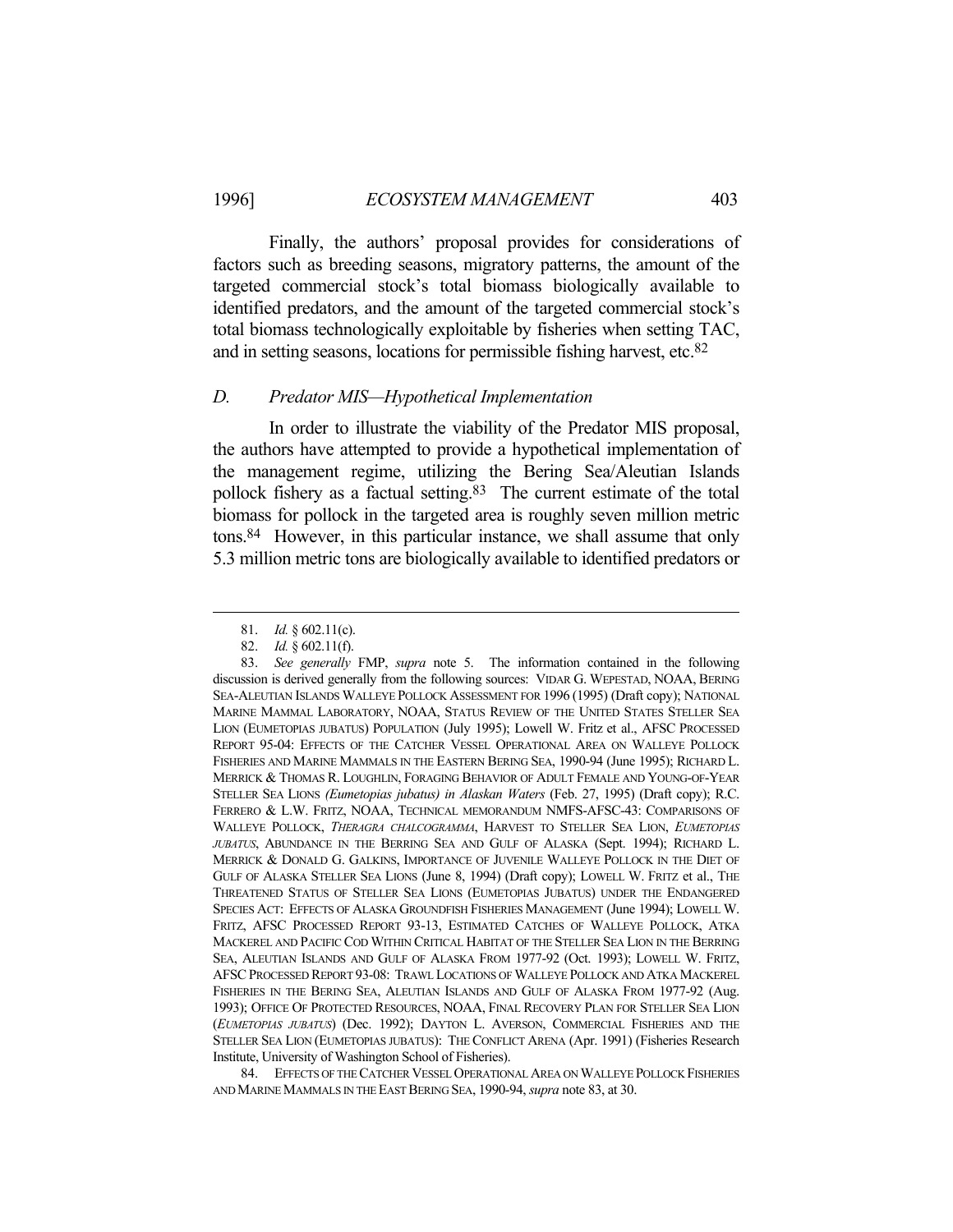technologically exploitable by the commercial fishery.85 The other 1.7 million metric tons will be deemed to exist in very deep waters off of the continental shelf which most of the identified predators are unable to reach, and which commercial fisheries prefer to avoid, because of the distance from processing plants and the amount of bycatch found at deeper levels. Therefore, for purposes of this discussion, the figure 5.3 million metric tons will be used as the total biomass for the pollock fishery.86

 The ABC for this portion of the pollock population will be estimated as three million metric tons, 2.3 million metric tons being allocated to natural mortality and baseline reproductive population.87

 The following predators have already been identified by the North Alaskan Fishery Institute as part of their DYNUMES model data: (1) Marine avians (specific species identification had not yet been made available to the authors); (2) Pacific halibut; (3) Arrowtooth flounder; (4) Killer whales; (5) Gray whales; (6) other cetaceans (specific species identification had not yet been made available to the authors); (7) Steller sea lions; (8) Northern fur seals; (9) Ringed seals; and (10) Harbor seals.88

 The North Alaskan Fishery Institute, for each of these predators, has determined both the extent to which pollock is relied on as a percentage of diet, and the current population of the species. From these calculations, it has determined annual pollock take by these predators as follows: (1) Marine avians—26,300 mt; (2) Halibut and flounder— 550,000 mt; (3) cetaceans—354,200 mt; (4) pinnipeds (excluding Steller sea lions)—586,300 mt; and (5) Stellar Sea Lions—182,200 mt.89 The sum of these figures, equaling the total take by identified predator species, is 1,699,000 metric tons. To this figure is added 18,200 metric tons representing a further allocation for the depleted Steller sea lion

 <sup>85.</sup> *See* BERING SEA-ALEUTIAN ISLANDS WALLEYE POLLOCK ASSESSMENT FOR 1996, *supra*  note 83, at 1; EFFECTS OF THE CATCHER VESSEL OPERATIONAL AREA ON WALLEYE POLLOCK FISHERIES AND MARINE MAMMALS IN THE EASTERN BERING SEA, 1990-94, *supra* note 83, at 29-42.

 <sup>86.</sup> The authors derive this figure from a composite survey of all materials listed in note 83, and do not intimate that the figure is a proven scientific fact, but only helpful for purposes of the hypothetical. *See* EFFECTS OF THE CATCHER VESSEL OPERATIONAL AREA ON WALLEYE POLLOCK FISHERIES AND MARINE MAMMALS IN THE EASTERN BERING SEA, 1990-94, *supra* note 82, at 29-42.

 <sup>87.</sup> *See supra* note 85 and accompanying text; *see also* BERRING SEA-ALEUTIAN ISLANDS WALLEYE POLLOCK ASSESSMENT FOR 1996, *supra* note 83, at 15-18.

 <sup>88.</sup> FMP, *supra* note 5, at 9-14.

 <sup>89.</sup> *Id.*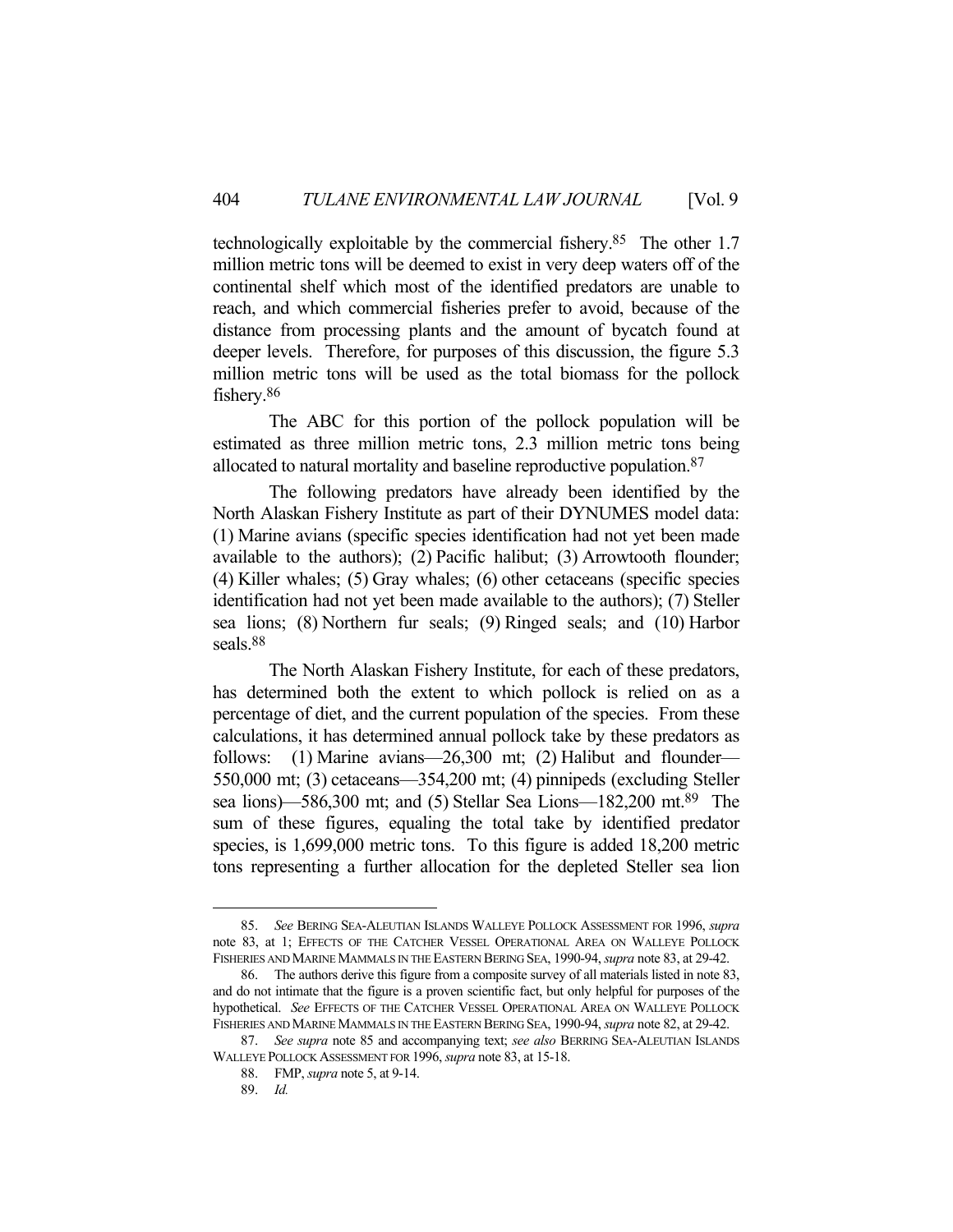stock equaling the need of an additional ten percent of its current population, thereby allocating for maximum potential next-year population growth.90 The final figure is therefore 1,718,200 metric tons, which constitutes the PNI for purposes of the hypothetical.

 The NEFI, calculated as five percent of the stock's total biomass, comes to 265,000 metric tons. PNI and NEFI are then added together, totaling 1,983,200 metric tons. This figure is subtracted from the stock's ABC, and the balance of this calculation, 1,016,800 metric tons, represents EABC for the hypothetical—that amount of pollock which the commercial fishery can harvest and still provide the targeted marine ecosystem with the resources it needs to sustain itself (see figure below).



 <sup>90.</sup> The authors assumed a maximum potential annual growth rate of 10% for purposes of the hypothetical.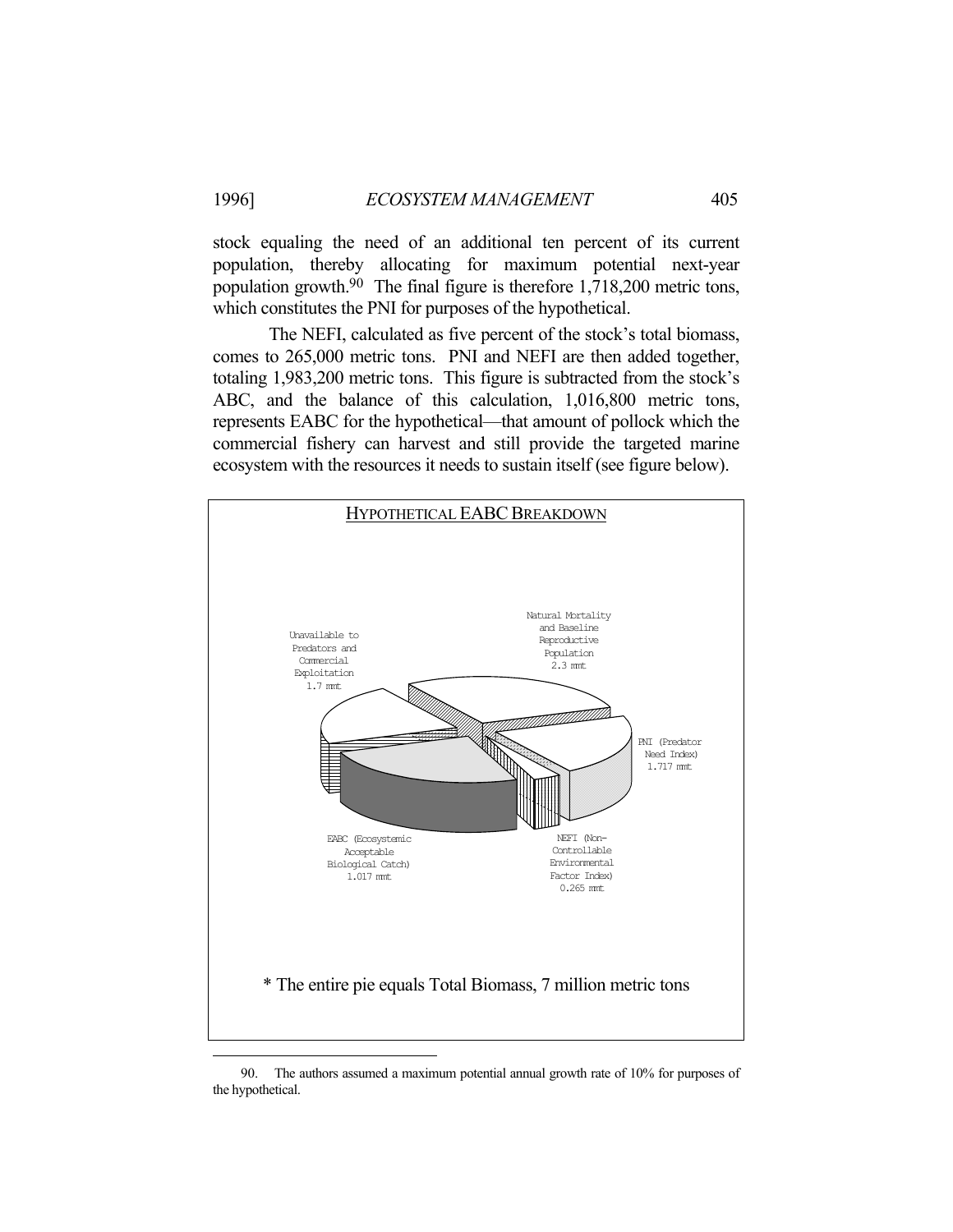This hypothetical attempts to demonstrate that Predator MIS can, in fact, work as viable management regime. In practice it can effectively balance the need to consider ecosystemic impacts of fish harvest with present day scientific and technological limitations.

### *E. Predator MIS—Why it Will Work*

Predator MIS as a vehicle for ecosystemic management of U.S. fisheries will work for three very important reasons. First, the science to implement this regime already exists. ABC calculations are routine, and have been utilized in single stock assessments for many years. More importantly, predator needs are equally ascertainable using existing and commonly practiced biological methods.91 Identification of predator species is readily ascertainable utilizing common observation practices coupled with routine stomach contents studies.92 Further, utilizing the same routine stomach content studies, the extent to which a particular predator species relies on a commercially targeted stock can be easily demonstrated.93 Finally, existing and/or desirable populations for these same predator species can also be easily established through reliable scientific means.<sup>94</sup> Once these figures are determined, it becomes simple arithmetic to determine the amount of the targeted commercial stock which a particular predator needs.

 One assumption utilized by the authors' proposal is found in the NEFI consideration. Although admittedly an assumption is made via the standard five percent calculation, the authors believe that the gravity of the harm which noncontrollable factors can cause to the marine ecosystem outweighs the need for a scientifically quantifiable calculation in this regard.

 Second, Predator MIS will work because the proposed management regime conserves commercial fish stocks, sustaining them ad infinitem. Although commercial fisheries may face smaller harvests in the short term, in the authors' opinion this will be made up for in the long term by the existence of perpetually sustained commercial fisheries.

 <sup>91.</sup> *See, e.g.*, FMP, *supra* note 5, at 9-14.

 <sup>92.</sup> *Id.*

 <sup>93.</sup> *See* generally FINAL RECOVERY PLAN FOR STELLER SEA LION (*EUMETOPIAS JUBATUS*), *supra* note 83.

 <sup>94.</sup> *Id.*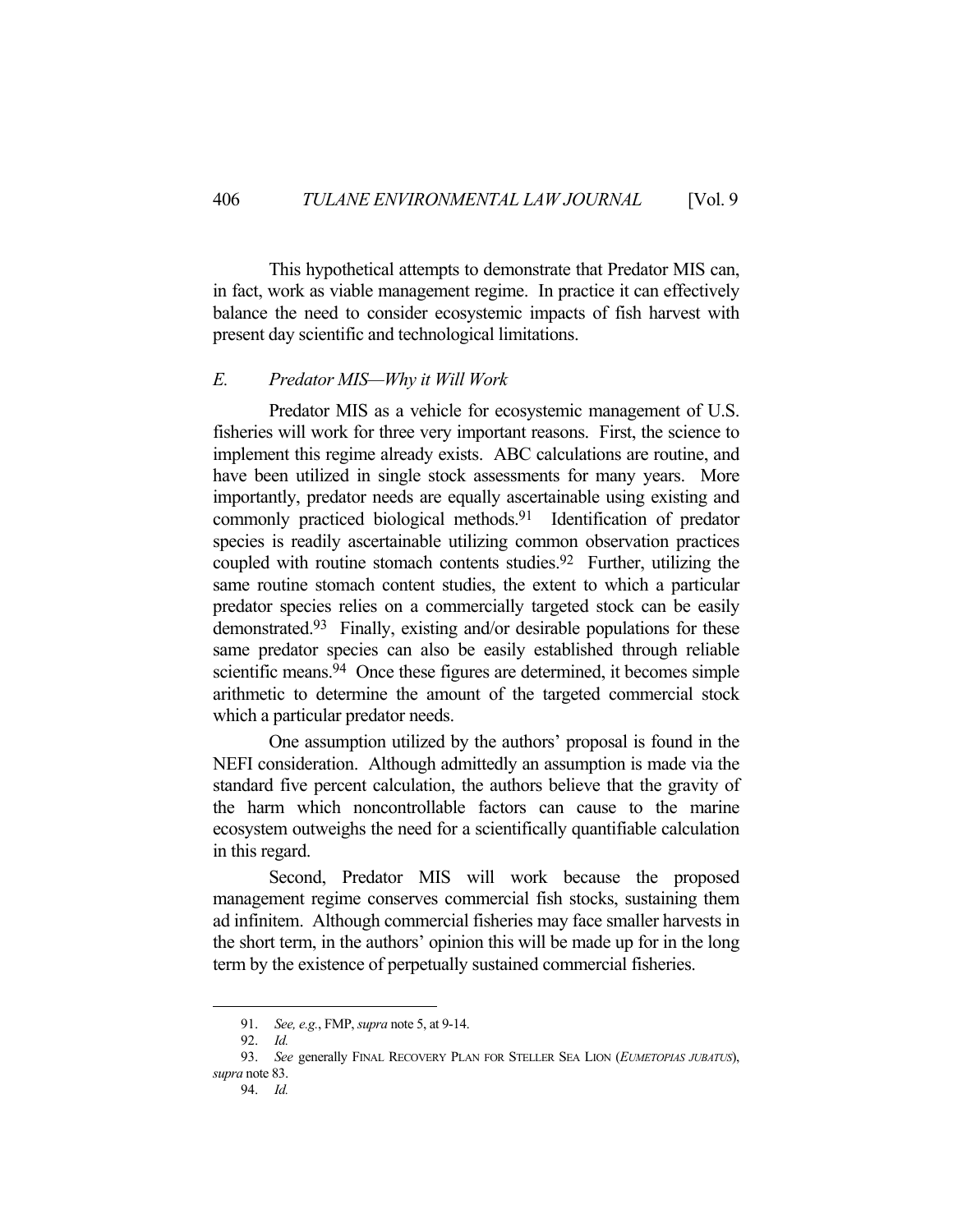<u>.</u>

 The third important reason why Predator MIS will work as a management regime, is that it achieves ecosystemic management in as true a sense as it presently can be achieved. By purposefully allocating a share of the targeted commercial stock to those nonhuman organisms which rely upon that stock for sustenance, the goal of a healthy ecosystem is furthered in two distinct ways. First, ensuring the health of the targeted commercial stock, and all of its identified predator MIS will likely have a synergistic effect on the health of the entire ecosystem. While many species of fish which are commercially targeted will be directly and perpetually sustained,<sup>95</sup> many more predator species which rely on commercially targeted fish species will likewise be directly and perpetually sustained. Further, by directly sustaining commercial fish stocks and their identified predators, still more species which prey upon the predator MIS will be sustained indirectly. So too will all those species closer to the bottom of the food chain, closer to the "heart" of the ecosystem, which rely on the interactions between predator and prey species above them for their own sustenance. It is not hard to imagine that if all commercially targeted species were managed in the proposed fashion, the benefits from such management could well reach to every living organism in the protected marine ecosystems.

 Moreover, the goal of a healthy ecosystem is furthered by the heightening of human awareness to the fact that we are not the only predators in the sea, that we share the earth and all its bounty with all the other living organisms, and that we all rely upon our fellow creatures for our existence and well-being. Consciously sharing the Earth's living resources, in the form of fish stocks, brings us a step closer to Henry Beston's urging that:

> We need another and wiser and perhaps more mystical concept of animals. Remote from universal nature, and living by complicated artifice, man in civilization surveys the creature through the glass of his knowledge and sees thereby a feather magnified and the whole image in distortion. We patronize them for their incompleteness, for their tragic fate of having taken form so far below ourselves. And therein we err, and greatly err. For the

 <sup>95.</sup> Further, perpetually sustaining a healthy population of the targeted species will benefit the ecosystem by ensuring that sufficient members of the targeted stock will exist to effectively suppress that stock's prey species, keeping such prey species at their own healthy and sustainable population levels.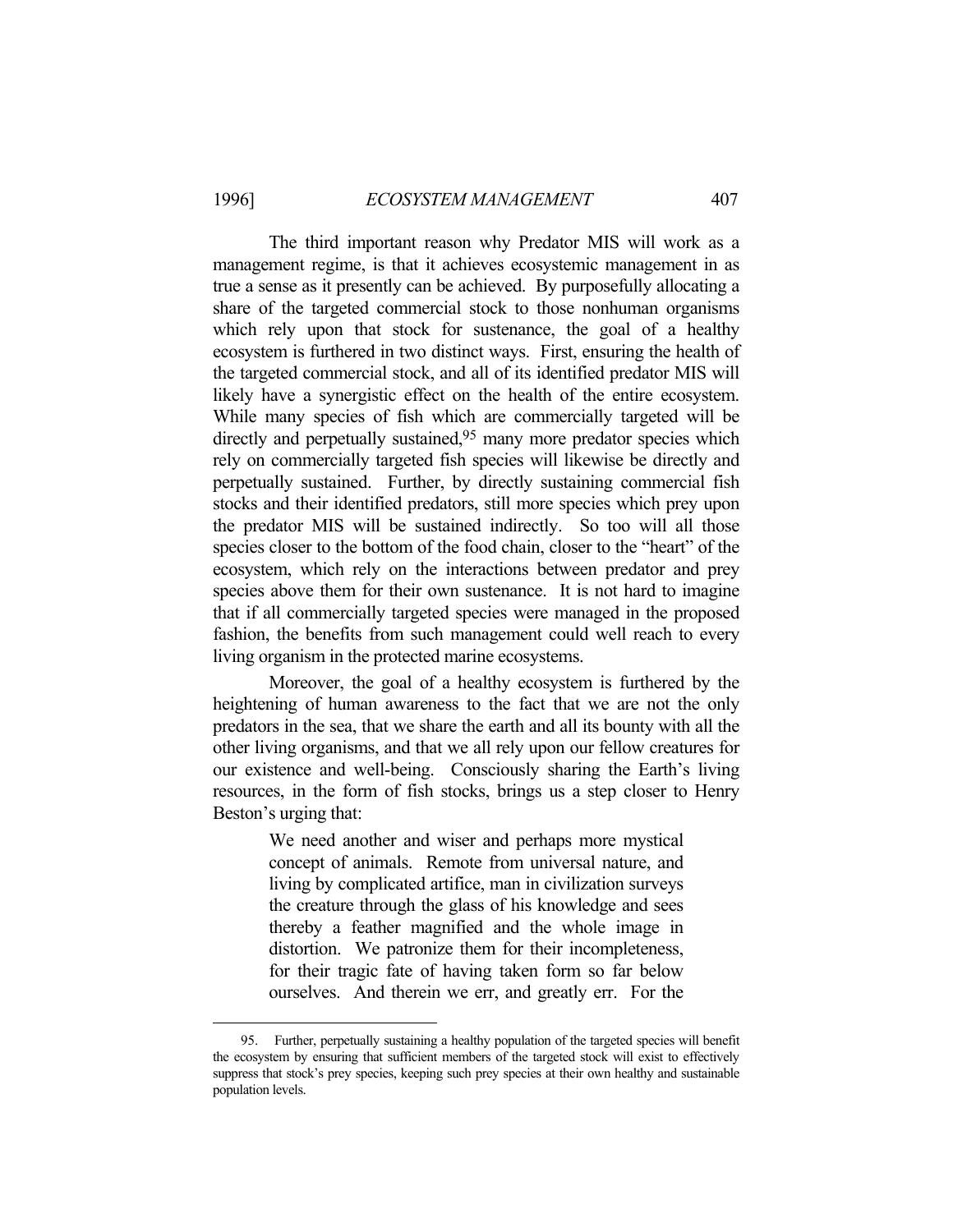animal shall not be measured by man. In a world older and more complete than ours they move finished and complete, gifted of extensions of the senses we have lost or never attained, living by voices we shall never hear. They are not brethren, they are not underlings; they are other nations, caught with ourselves in the net of life and time, fellow prisoners of the splendor and travail of the earth.96

### III. THE LEGAL WEIGHT OF THE ECOSYSTEMIC CONSIDERATION— PRESUMPTION IN FAVOR OF CONSERVATION

 The teeth in any legislation come from the legal presumption it carries. Therefore, if Predator MIS is accepted as a viable management regime, the final question in the analysis becomes, "What presumptive weight does the conservation mandate carry once the EABC has been given to the council for purposes of setting TAC?" Under the current FCMA, and ignoring the proposed amendment limiting the role of economics in setting catch limits, <sup>97</sup> the regional councils are free to consider any socioeconomic factors in setting optimum yield and TAC, chiefly the economic dependence of coastal communities on commercial fisheries. When the best available science is unclear on whether or not a proposed TAC is too high from a biological perspective, the presumption is in favor of commercial exploitation, rather than conservation.<sup>98</sup>

 For this reason, the authors determined that in order for their proposal to be effective, the current presumptive measure of the FCMA would need to be altered. Before deciding the presumptive weight to be proposed alongside Predator MIS and EABC, the authors examined the presumptive measures of several major environmental statutes for their treatment of the issue, including the National Environmental Policy Act (NEPA),99 the Endangered Species Act (ESA),100 the Clean Air Act (CAA),101 the Resource Conservation and Recovery Act (RCRA),102 and

 <sup>96.</sup> HENRY BESTON, THE OUTERMOST HOUSE 25 (1928) (11th ed. 1976).

 <sup>97.</sup> *See supra* note 38 and accompanying text.

 <sup>98.</sup> *See generally* Fishermen's Dock Cooperative, Inc. of Point Pleasant Beach, New Jersey v. Brown, 867 F. Supp. 385 (E.D. Va. 1994).

 <sup>99.</sup> NEPA, 42 U.S.C. § 4332 et. seq. (1988).

 <sup>100.</sup> Endangered Species Act Amendments of 1982, 16 U.S.C.A. § 1531 et seq. (1985).

 <sup>101.</sup> The Clean Air Act, 42 U.S.C. § 7545 (C)(1)(1988) (specifically the ban on leaded fuel therein).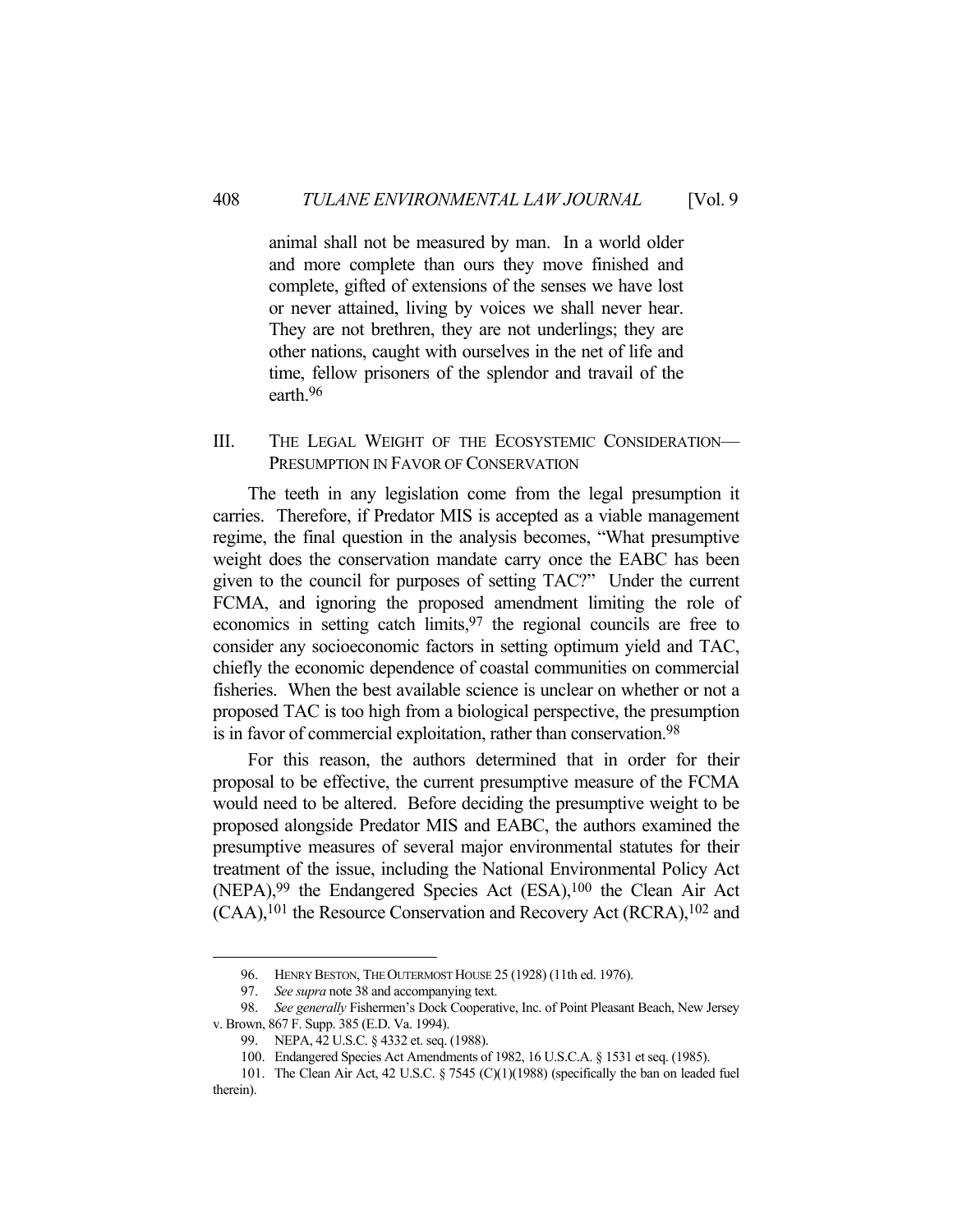the Federal-Aid Highways Act (FAHA).103 As demonstrated below, the latter two statutes were chosen by the authors to provide foundation for the proposed presumptive measure.104

#### *A. Proposed Presumption*

 The authors' proposed presumption states that EABC, which is determined by what is best for the marine ecosystem, shall not be exceeded. There are, however, two important exceptions. Subsection (a)(1) of the proposed presumption is roughly analogous to the RCRA land ban in that it allows for best conclusive science to override the council's determination of EABC.<sup>105</sup> Subsection (a)(2) is roughly analogous to the FAHA presumption in that it allows for extreme socioeconomic hardship to override the presumption in favor of conservation:106

 106. The FAHA sets up a scheme whereby the Federal government contributes funds to build state highways. FAHA, § 138, 23 U.S.C. § 138 (1990). However, as a condition to Federal funding, the FAHA employs a presumption against building roads through parklands. The exact language of the presumption states that no road shall be built through parkland unless "(1) there is no feasible and prudent alternative to the use of such land, and (2) such program includes all possible planning to minimize harm to such park[.]" *Id.*

 Though the presumption seems to call for a cost-benefit analysis, where one would weigh the value of building the road through a park against the additional cost of building it through nonparkland, including the cost of eminent domain acquisitions, the section has been interpreted more narrowly than that. In *Citizens to Preserve Overton Park v. Volpe*, the court construed the section to exclude a simple cost-benefit analysis because parklands would always lose. It is always cheaper to acquire parkland than to displace homes and businesses and pay reasonable compensation. 401 U.S. 402, 413 (1971). Instead, the court said that only under unusual, or "uniquely problematic" circumstances should a road through a park be built. *Id.* The court interpreted the section as meaning that parklands have a special value that cannot be measured in simple monetary terms, and that they should be protected at almost any cost. *Id.* This presumption is very difficult to rebut for obvious reasons. When the cost-benefit analysis is removed, proponents of road construction

 <sup>102.</sup> The Resource Conservation and Recovery Act, 42 U.S.C. § 6924 (C)(1)(1988) (specifically the ban on land disposal of hazardous wastes contained therein).

 <sup>103.</sup> The Federal-Aid Highways Act of 1968, 23 U.S.C. § 138 (1990) (specifically the consideration given to preservation of parklands when proposing construction of new highways).

 <sup>104.</sup> *See infra* notes 105-106.

 <sup>105.</sup> RCRA bans the land disposal of certain listed hazardous wastes unless "the Administrator determines the prohibition on one or more methods of land disposal of such waste is not required in order to protect human health and the environment for as long as the waste remains hazardous[.]" RCRA § 3004, 42 U.S.C. § 6924(d)(1) (1995). "Furthermore, the Administrator cannot find that a method of land disposal properly protects current and future human health unless "it has been demonstrated to the Administrator, to a *reasonable degree of certainty*, that there will be no migration of hazardous constituents from the disposal unit or injection zone for as long as the wastes remain hazardous." *Id.* (emphasis added). This is a weighty presumption in favor of environmental protection. The presumption can be rebutted, but with difficulty.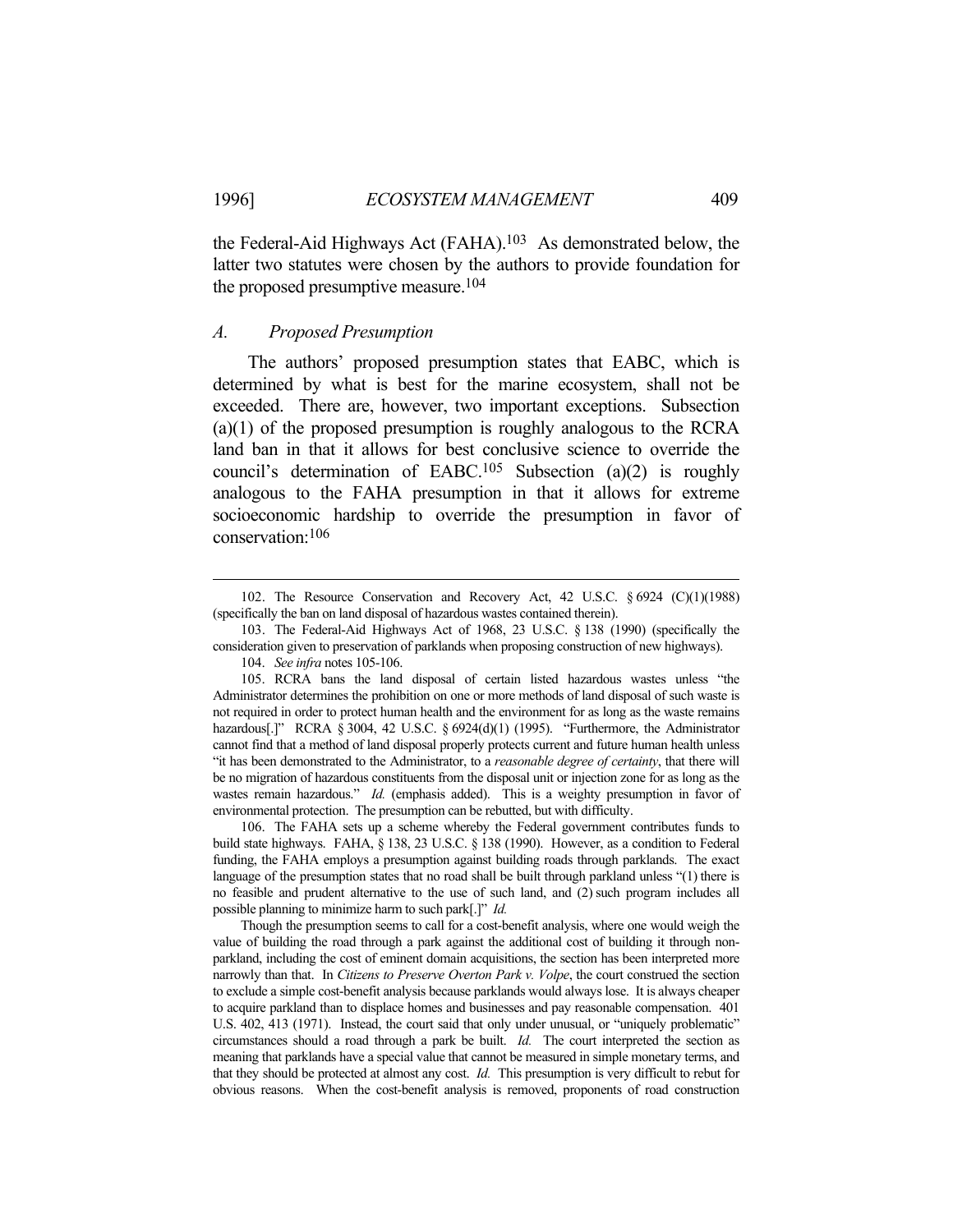## *Proposed Amendment to FCMA* §1851(a)(1) - National Standards.

TAC (Total Allowable Catch) for a targeted commercial stock shall not exceed EABC, as referred to in 50 C.F.R. § 602.11, unless a regional fishery council is able to make specific factual findings and conclusions which, to the satisfaction of the Secretary, demonstrate to a reasonable degree of certainty that—

(1) best conclusive science proves

(i) the calculated EABC to be incorrect, and

 (ii) that a TAC above the calculated EABC will not cause a shortage of the targeted stock within its ecosystem which will impede the replenishment and subsequent preservation of

(A) the targeted commercial stock, or

(B) the identified predators of that stock; or that

 (2) setting TAC at EABC will cause uniquely problematic socioeconomic harm that substantially outweighs the long-term benefits of maintaining healthy levels of commercial stocks and their marine ecosystems. In weighing socioeconomic harm against the preservation of the natural marine ecosystem, the benefits of such preservation shall be considered to be of primary importance. A standard cost-benefit analysis shall not be used because the value of healthy marine ecosystems is not readily quantifiable.

### *B. The "Best Conclusive Science" Exception*

 The authors' proposed amendments to the FCMA seek to achieve two goals: (1) rehabilitation and preservation of natural marine ecosystems; and (2) long term predictability of catch quotas for the preservation of coastal fishing communities. Because these goals are somewhat inconsistent, a presumption leaning too strongly in favor of either goal will defeat the other. A balance must be struck.

 The authors have attempted to strike this balance through subsection  $(a)(1)$  and  $(a)(2)$  of the proposed presumptive measure. Recognizing that

through parks have few tools by which they can justify such projects. *See supra* notes 13-14 and accompanying text.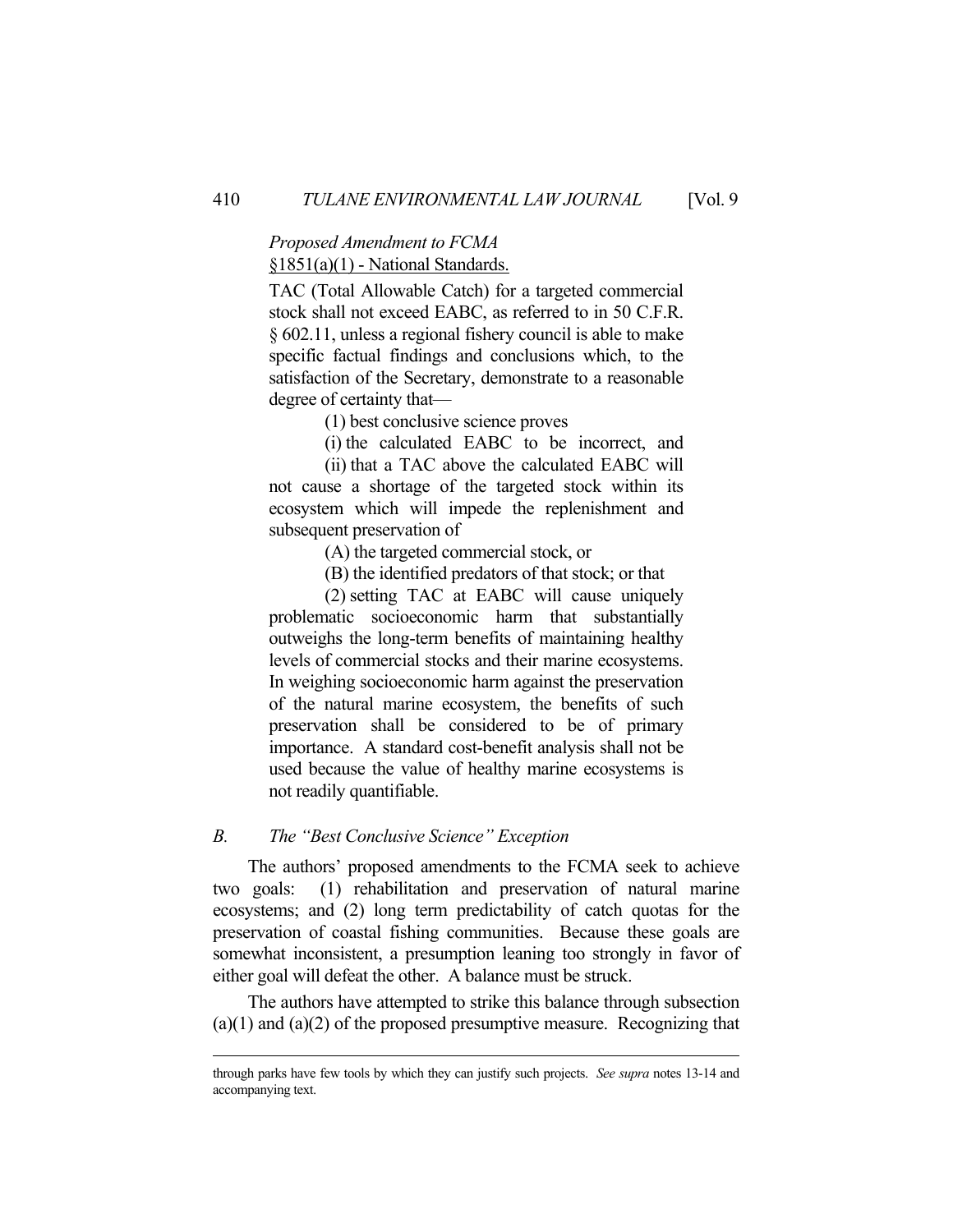current science on ecosystemic conservation and management is incomplete, the authors believe that subsection (a)(1) will serve as an incentive to commercial fishing interests to promote scientific study of ecosystems. With conclusive best science, they may be able to override the Council's EABC with their own, and require the Secretary to increase the TAC under this exception. This is similar to the RCRA land ban wherein an entity may petition the Secretary to allow land disposal of hazardous waste if they can show with best conclusive science that the waste will pose no threat to humans for the hazardous life of the waste.<sup>107</sup>

 The "best conclusive science" escape valve of subsection (a)(1) serves two purposes. First, it recognizes the fact that commercial fishermen have an interest in their harvest. Second, it encourages commercial fisheries to have a better, more thorough understanding of ecosystemic interactions. Ultimately, this greater understanding will allow regional councils to set consistent TACs from year to year without the ominous threat of sudden fishery shutdowns as has happened of late.

### *C. The Overton Park Exception*

The escape valve in exception  $(a)(2)$  recognizes that in an effort to preserve the environment, legislation may be blind to socioeconomic interests. If uniquely problematic socioeconomic harm can be shown to stem from a council's EABC-based TAC, the Secretary may increase the quota. This is similar to the escape valve provided for in the FAHA, as interpreted by *Overton Park*. 108

 Establishing that socioeconomic harm attains the status of "uniquely problematic," is, however, no small hurdle. Because many marine ecosystems are either on the brink of, or are already in a permanently debilitating downward spiral, the presumption in favor of conservation will most often outweigh all but the most extreme socioeconomic hardship.

 This does not mean that commercial interests will be excluded altogether. First, there will usually be some commercial take allowed even while the replenishment of the targeted stocks and their identified predators is underway. Second, once the ecosystem has recovered, EABC will be stabilized and allow for better commercial planning; the

 <sup>107.</sup> *See supra* note 104.

 <sup>108.</sup> *See supra* note 105.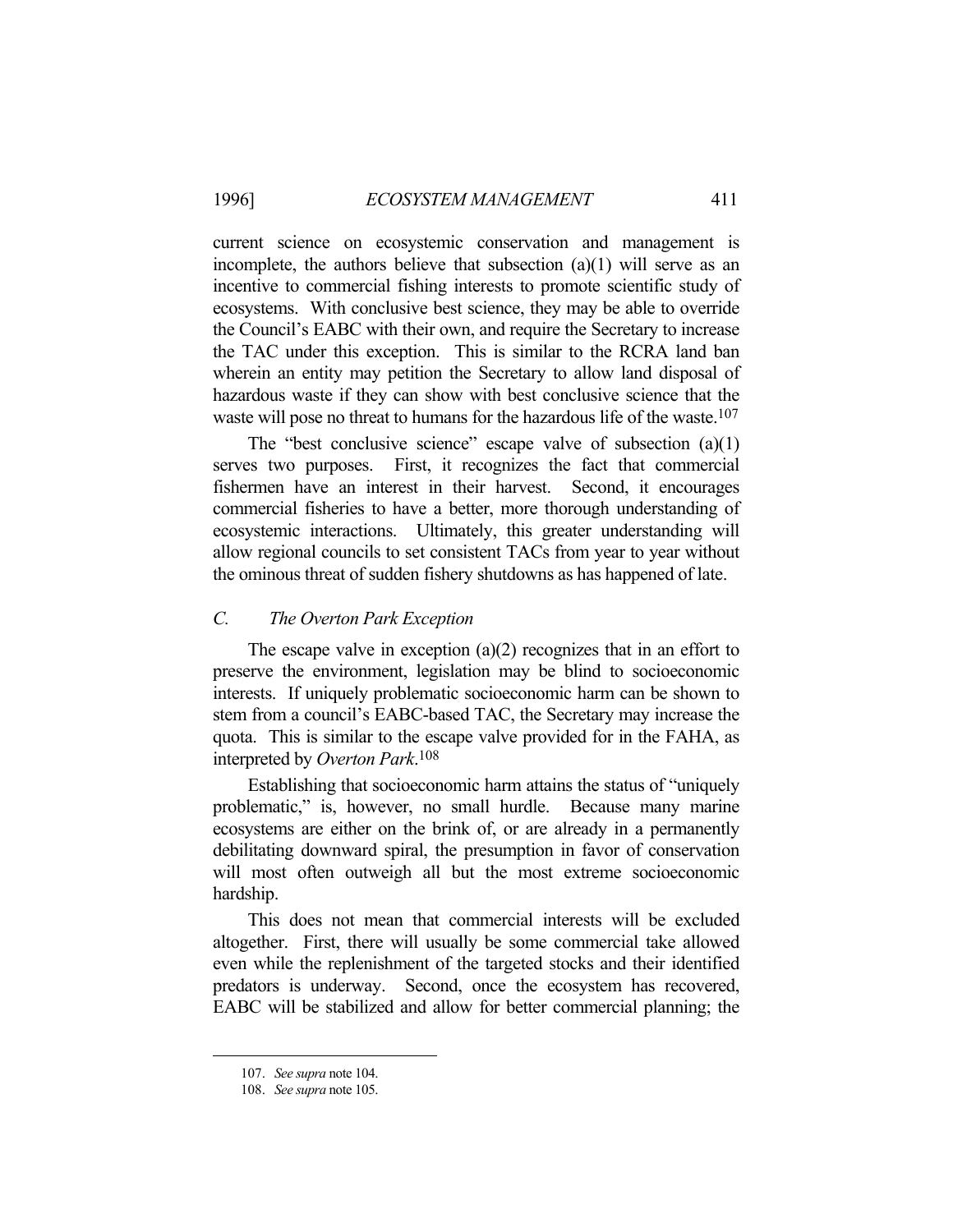uncertainty of next year's quota will no longer loom over commercial fishermen's heads.

### IV. CONCLUSION

 Though the proposal may seem harsh, the authors point to the proposed amendments to the FCMA recently passed by the House. The proposed amendments diminish the role of economics in setting TAC and require consideration of the environmental impacts of fishing practices.109 Thus, the amendments illustrate that the needed swing towards conservation is underway, and that the ecosystemic management regime and legal presumption proposed herein are not great leaps in conservation-minded thought, but are instead simply one possible answer to a call which has already been made around the country and around the world.

 <sup>109.</sup> *See supra* note 48 and accompanying text.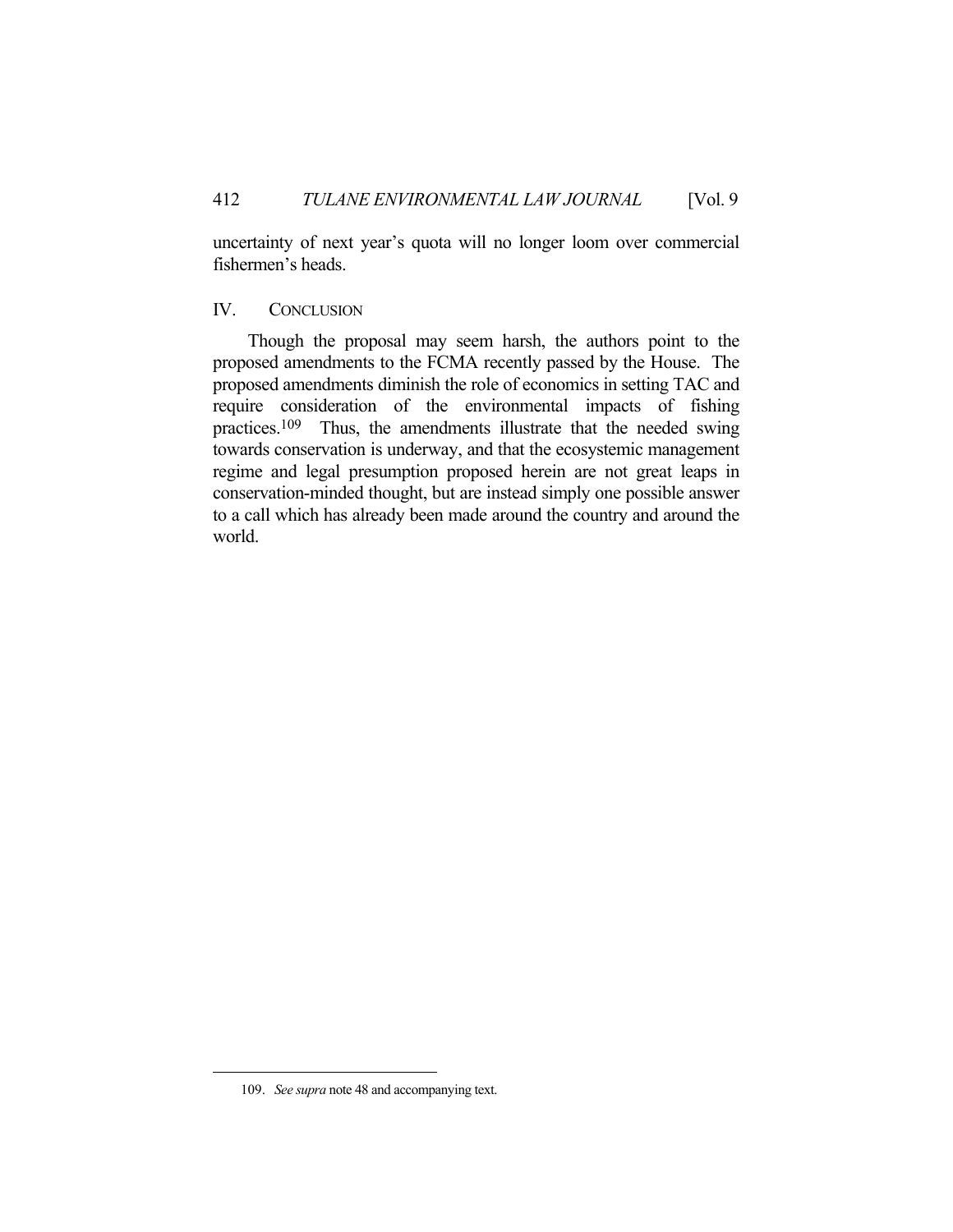#### **APPENDIX**

## *A. Authors' Proposed Amendments to FCMA* § 1851(a) - National Standards.

Conservation and management measures shall prevent overfishing *of any kind*, including, but not limited to "spiked" or sporadic overfishing, seasonal overfishing, or continuous overfishing, while achieving, on a continuing basis, the *ecosystemic acceptable biological catch (EABC)* from each fishery in the United States fishing industry.

(Original text: Conservation and management measures shall prevent overfishing while achieving, on a continuing basis, the optimum yield from each fishery for the United States fishing industry.)

### § 1802 – Definitions.

(18) EABC**.** The term "*ecosystemically acceptable biological catch*," with respect to the yield from a particular fishery, means the quantity of fish, expressed in metric tons, which can be removed through both direct and indirect fishing. This quantity is arrived at by subtracting from the total biomass of the targeted commercial species the baseline reproductive population for the targeted commercial species, the mortality of said species attributable to natural causes, the mortality of said species attributable to predation, and the mortality of said species attributable to other noncontrollable environmental factors, all based on next-year-mortality. (This definition replaces that of "optimum yield.")

 (19) Best Conclusive Science**.** The term "best conclusive science," as used in  $\S 1851(a)(1)$ , shall mean such science which is demonstrated to be generally accepted in the scientific community, and which is not the subject of significant controversy within the scientific community.

### *B. Authors' Proposed Implementing Regulations*

National Standard 1 – EABC. 50 C.F.R. 602.11 (1995). This section supersedes the regulation(s) defining the method for determining O.Y.

 (a) Standard 1**.** Conservation and management measures shall prevent overfishing of any kind while achieving the ecosystemically acceptable biological catch (EABC) from each fishery in the United States fishing industry.

(b) General**.** The determination of EABC is a decisional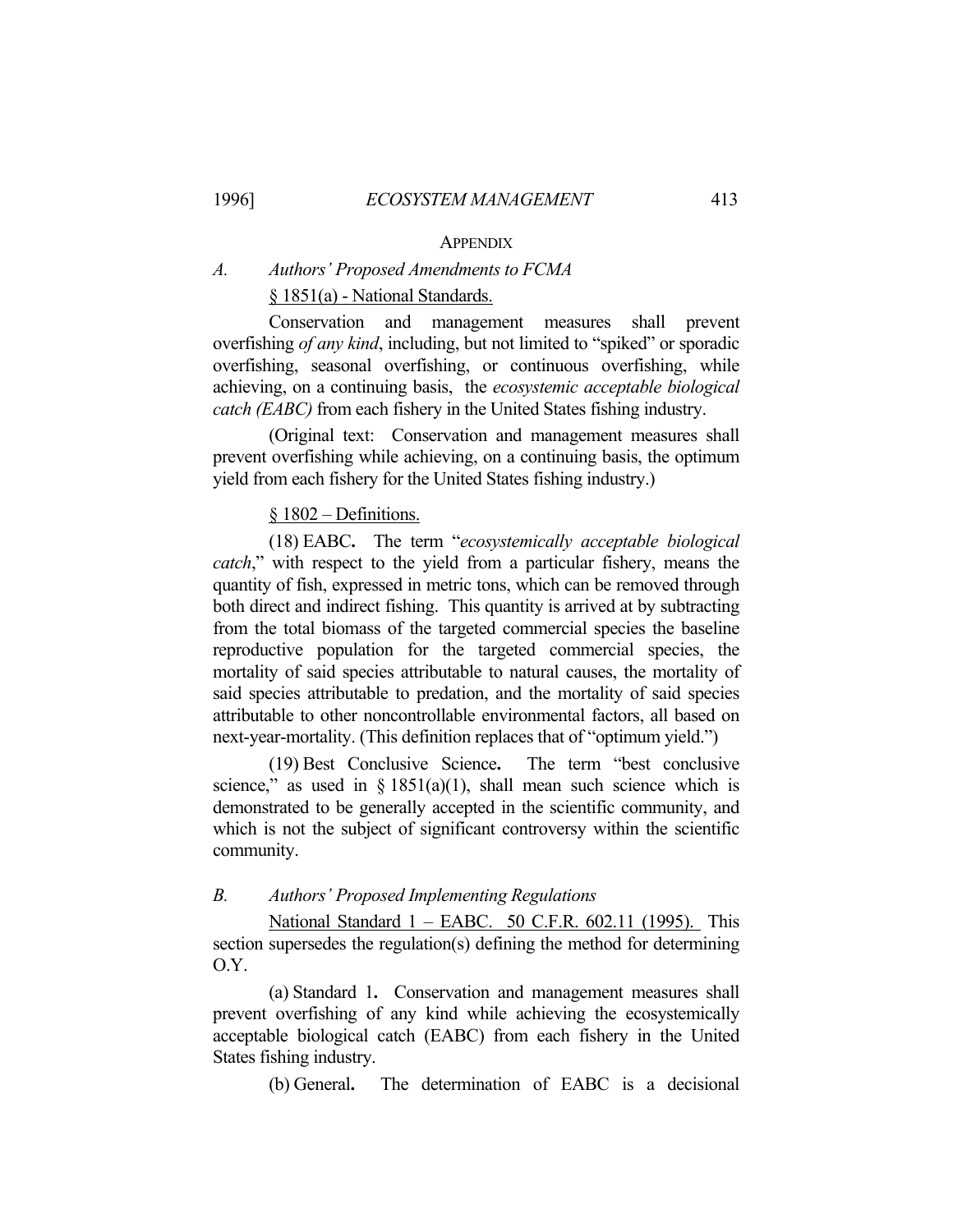mechanism for resolving the Act's multiple purposes, specifically, maintaining a viable commercial fishing industry while simultaneously preserving healthy and ecologically optimal marine ecosystems. An optimal marine ecosystem is one which most closely resembles, in species diversity and population, the ecosystem as it was before the introduction of nonecosystem mortality.

 (c) EABC**.** EABC is the largest annual catch that can be taken from each targeted commercial stock, and is to be determined annually.

 (1) The first step in determining EABC is to determine, in metric tons, the next-year natural mortality and baseline reproductive population for the targeted commercial stock. The baseline reproductive population shall be that population which will enable said stock to maintain its existing population if such existing population is an optimal population in terms of the environment's carrying capacity, or, if such existing population is below its optimal population, or depleted, that population which will enable said stock to replenish itself to its optimal level within a period of five years. Once the targeted commercial stock's natural mortality and baseline reproductive population are determined, they shall be subtracted from said stock's total biomass, leaving a remainder, expressed in metric tons, which shall be considered the *acceptable biological catch* (ABC) for that stock.

 (2) The second step in determining EABC is to determine, in terms of metric tons, the next year *predator need index* (PNI) for the targeted commercial stock, as calculated pursuant to subsection  $(d)(1)$ -(2)of this section.

 (3) The third step in determining EABC is to determine, in terms of metric tons, the next year *noncontrollable environmental factor index* (NEFI) for the targeted commercial stock, as calculated pursuant to subsection (e)(1)of this section. Once the PNI and NEFI for the targeted commercial stock are determined, the sum of those two determinations, expressed in metric tons, shall be subtracted from the ABC for the targeted commercial stock as determined in subpart (1) of this section. The figure remaining from this calculation shall be considered EABC, and shall be expressed in metric tons.

(d) PNI**.**

 (1) The first step in determining PNI for a targeted commercial stock shall be to identify, utilizing best available scientific means, those biological organisms within the targeted commercial stock's ecosystem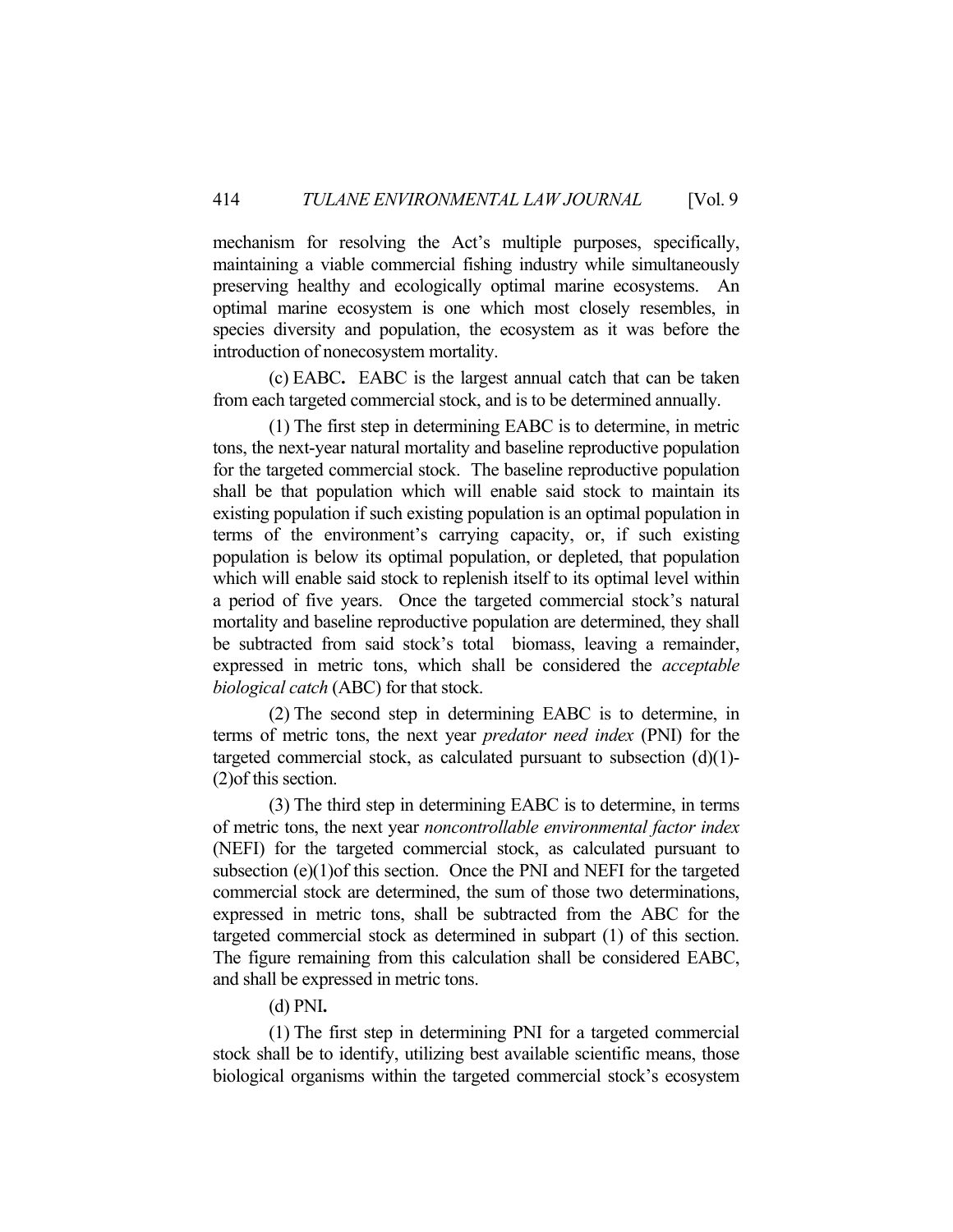which prey upon the commercial stock as a part of their natural prey base, and what portion of said identified predator's natural prey base is based on the targeted commercial stock. Identified predators shall include, but are not limited to all marine, terrestrial and avian organisms which utilize the commercial stock as part of its natural prey base.

 (2) Once said predators are identified, it must be determined for each such predator, whether such species is declining and below optimal carrying capacity for the ecosystem, stable and below optimal carrying capacity for the ecosystem, or stable and at optimal carrying capacity for the ecosystem.

> (i) For identified predators exhibiting populations below the carrying capacity for the ecosystem (either stable or declining), the highest potential next year population growth for that species shall be determined by looking at population dynamics for the species. Once the highest potential population growth is determined, the amount of the targeted commercial stock, expressed in metric tons, which is required to sustain the identified predators highest next year population shall be determined, and shall be considered the PNI for that identified predator species.

> (ii) For identified predators exhibiting populations at the optimal carrying capacity for the ecosystem, the amount of the targeted commercial stock, expressed in metric tons, which is required to sustain the identified predator at its existing population shall be determined, and shall be considered the PNI for that identified predator species.

 (e) NEFI**.** NEFI shall be determined by calculating a percentage of the total biomass of the targeted commercial species which can reasonably said to be in danger of mortality as a result of random, unforeseeable, or un-preventable ecosystemic impacts including, but not limited to hydrology changes, climatic changes, oil spills, and releases of other hazardous or nonhazardous materials. If such a percentage cannot be calculated utilizing best available scientific means, the percentage shall be set to equal 5% of the targeted commercial stock's total biomass.

 (f) Factors in setting seasons**.** Once EABC has been determined, any other relevant ecosystemic considerations shall be factored in when setting seasons and identifying closed areas. Such factors may include but are not limited to, breeding seasons, migratory patterns, the amount of